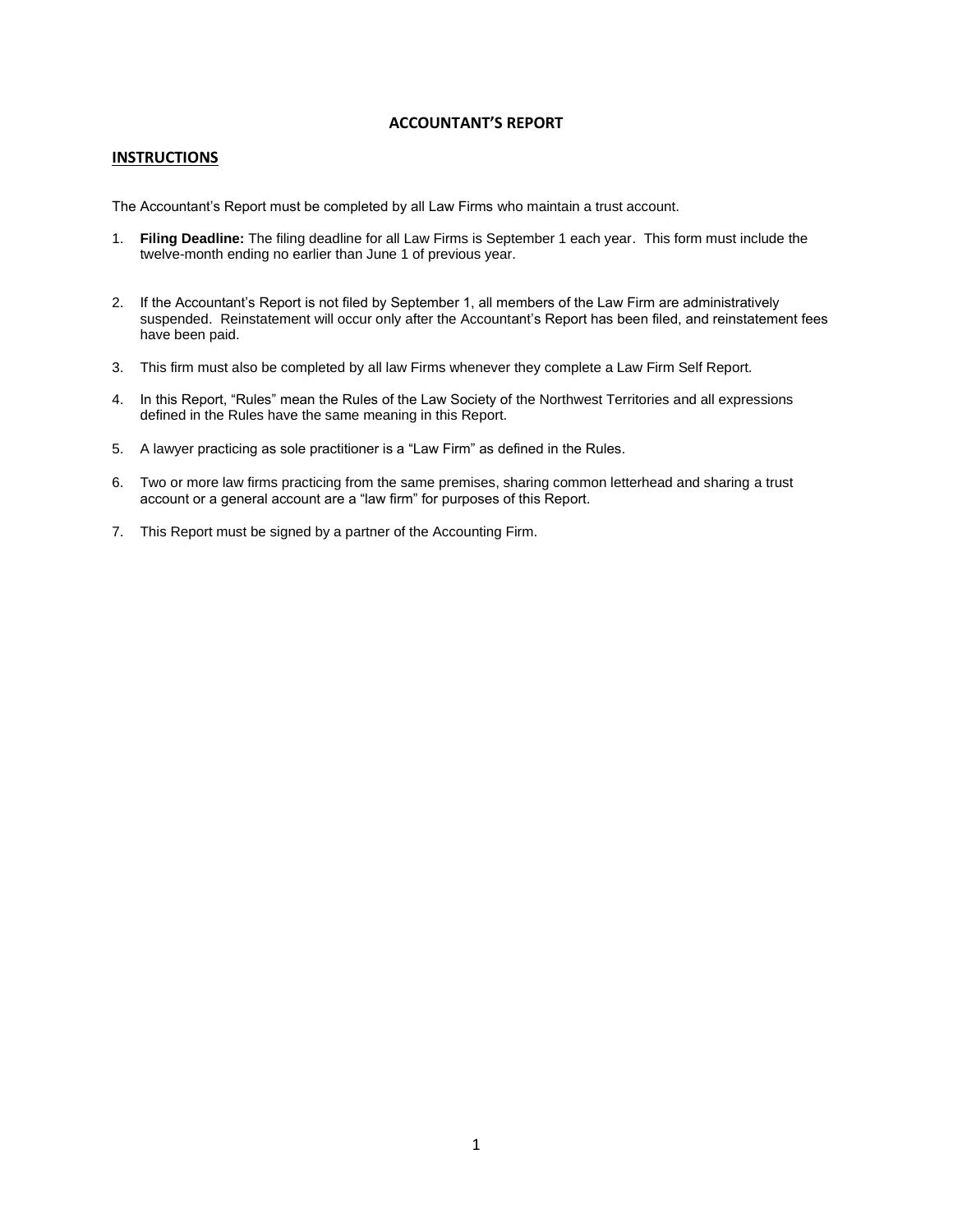### **SECTION A – GENERAL INFORMATION**

| 3. Firm Year End: (month/day)                           |    |
|---------------------------------------------------------|----|
| 4. Reporting Period: (year/month/day) _________________ | tο |

5. Test Month (year/month)

*Please choose a test month when there was a trust account reconciliation. Rule 107 provides that monthly trust reconciliations are not required when there has been no trust activity for the month, all trust accounts regardless of trust activity must be reconciled at least once in a twelve-month period.*

## **SECTION B – REPORT**

TO: The Executive Director The Law Society of the Northwest Territories

| the undersigned, make this report on behalf of |
|------------------------------------------------|
| (the "Accounting Firm") and at the             |

request of the law firm identified in Section A (the "Law Firm"):

Our Accounting Firm has conducted certain procedures on the prescribed financial records maintained by the Law Firm. In order to make this report, our Accounting Firm has:

1. Read Part 6 of the Rules of the Law Society of the Northwest Territories;

- 2. Obtained a copy of the completed Law Firm Self-Report for the Reporting Period.-
- 3. Obtained an engagement letter (a copy of which is attached hereto), and
- 4. Performed the procedures necessary to complete this Report.

The procedures performed do not constitute an audit, therefore, our Accounting Firm does not express an opinion on the accuracy or completeness of the Law Firm's prescribed financial records and the financial information provided, or as to whether there were any irregularities during the Reporting Period which were not disclosed to us.

However, our Accounting Firm does report on the results of applying specific procedures.

In completing this Report, certain procedures were carried out on a "Test Month" selected by us within the Reporting Period (a different month than the Test Month on the prior Accountant's Report was selected).

## **SECTION C- REVIEW OF LAW FIRM SELF-REPORT**

We have reviewed the completed Law Firm Self-Report. Yes No

If No, you cannot complete this Accountant's Report. Please contact the Law Society of the Northwest Territories immediately at 867 873 3828.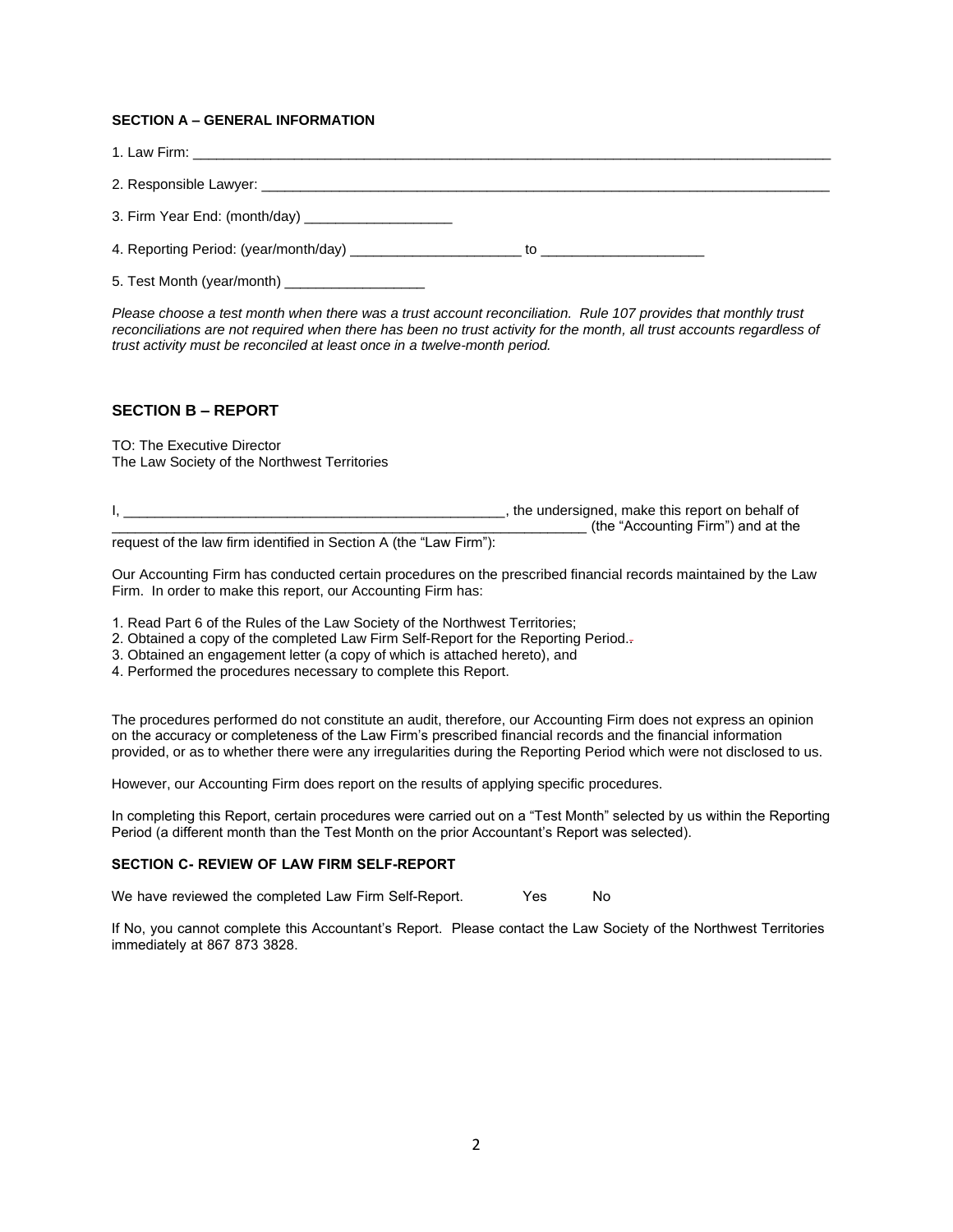# **SECTION D – TESTING DETAILS**

1. Trust Bank Accounts in existence during the test period: (Include all separate interest bearing accounts)

| <b>Financial Institution</b> | <b>Account Number</b> |
|------------------------------|-----------------------|
|                              |                       |
|                              |                       |
|                              |                       |
|                              |                       |

NOTE – In all testing for sections E to J, please put in the exact dates (such as day, month, year) unless only the month is specifically requested.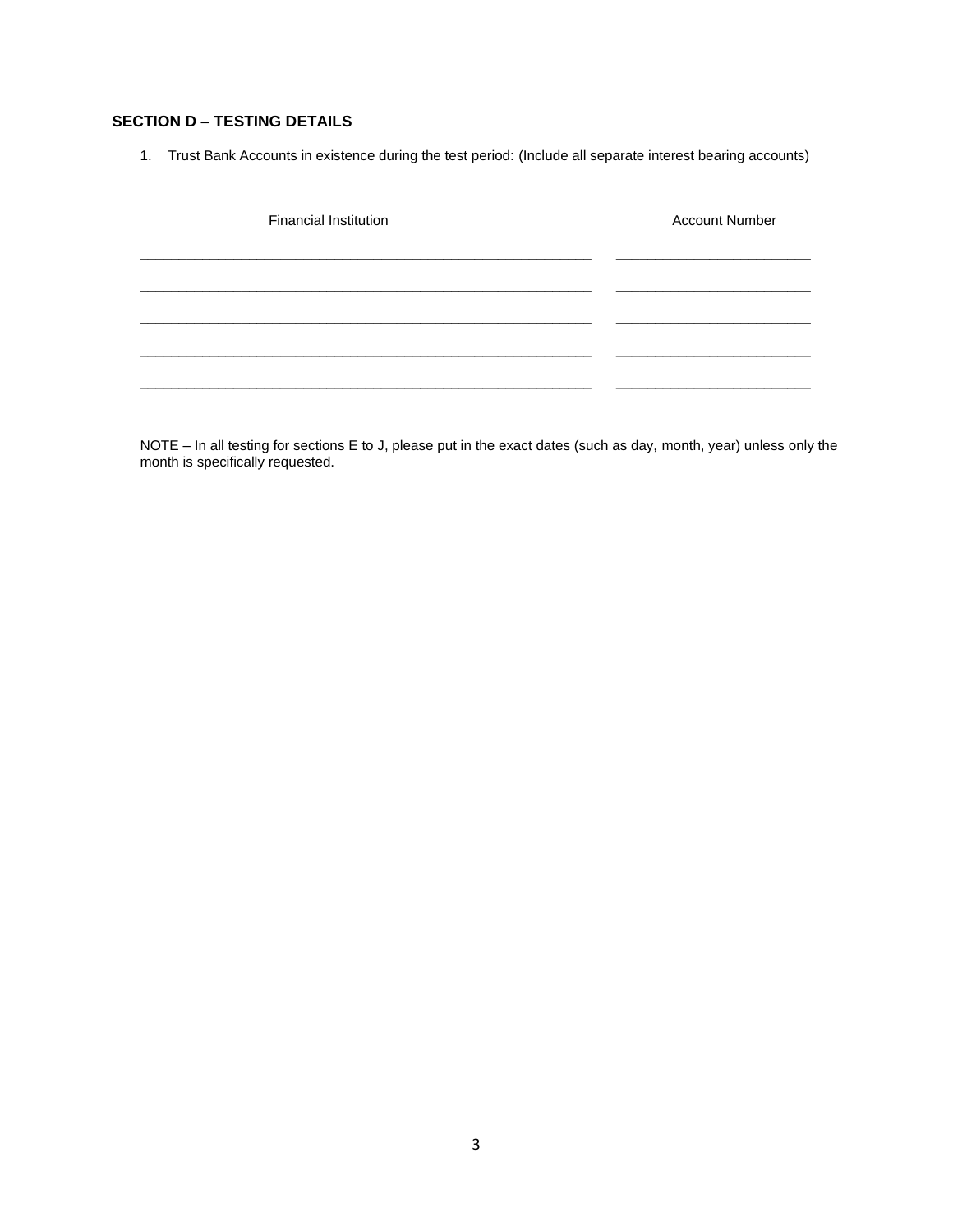# **SECTION E – REVIEW OF TEST MONTH RECONCILIATIONS**

1. Was the reconciliation prepared within one month of the month end?

Yes No

If No please note the date prepared.

| <b>Bank Account</b> | Date Prepared | Explanation |
|---------------------|---------------|-------------|
|                     |               |             |
|                     |               |             |
|                     |               |             |
|                     |               |             |

*Rule 107 provides that monthly trust reconciliations are not required when there has been no trust activity for the month, all trust accounts regardless of trust activity must be reconciled at least once in a twelve month period.*

2. Does the reconciled bank balance equal the client trust listing by trust bank account?

Yes No

If Yes, proceed to question 4.

If No, please document the explanation recorded, or enquire of the Law Firm.

| Bank Account, | Difference (\$) | Explanation |  |
|---------------|-----------------|-------------|--|
|               |                 |             |  |
|               |                 |             |  |
|               |                 |             |  |
|               |                 |             |  |

3. If a difference exists, has it been resolved on the subsequent reconciliations?

Yes No

If No, please have the Law Firm resolve immediately and provide an explanation as to how difference was resolved.

 $\overline{a}$  , and the state of the state of the state of the state of the state of the state of the state of the state of the state of the state of the state of the state of the state of the state of the state of the state o

 $\overline{a}$  , and the state of the state of the state of the state of the state of the state of the state of the state of the state of the state of the state of the state of the state of the state of the state of the state o

 $\overline{a}$  , and the state of the state of the state of the state of the state of the state of the state of the state of the state of the state of the state of the state of the state of the state of the state of the state o

 $\overline{a}$  , and the state of the state of the state of the state of the state of the state of the state of the state of the state of the state of the state of the state of the state of the state of the state of the state o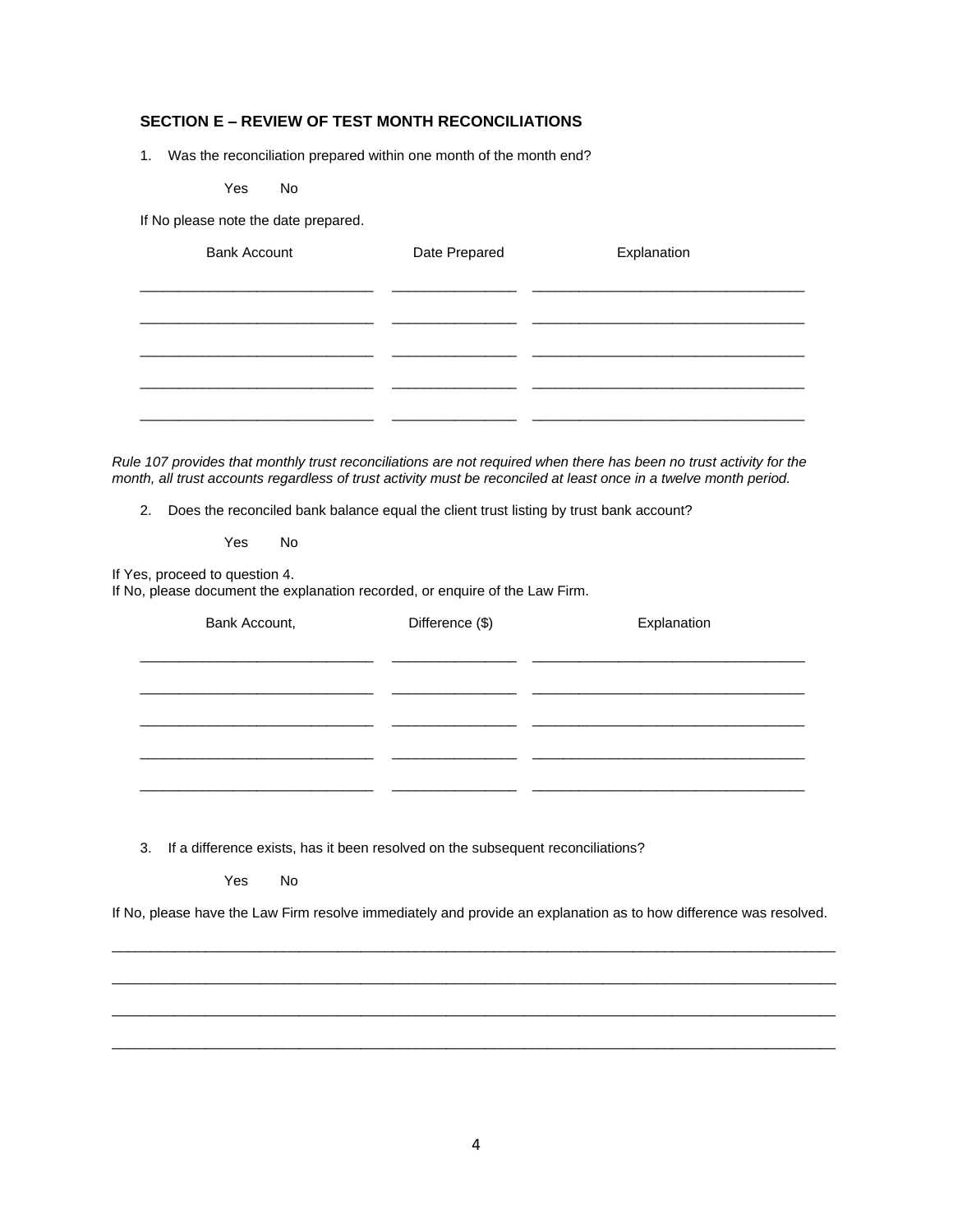4. Does the bank statement balance as per the bank reconciliation agree with the bank statement?

Yes No

If No, please identify the difference and explain why the ending bank statement was not used.

| Bank Account, | Difference (\$) | Explanation |
|---------------|-----------------|-------------|
|               |                 |             |
|               |                 |             |
|               |                 |             |
|               |                 |             |
|               |                 |             |

5. Were all outstanding cheques listed on the trust bank reconciliation cleared as of the date of your review?

Yes No

If No, please list all uncleared cheques that are greater than one year old from date of issuance or that exceed \$100,000.

| Bank Account Cheque Number Date Issued | Payee | Client | Amount |
|----------------------------------------|-------|--------|--------|
|                                        |       |        |        |
|                                        |       |        |        |
|                                        |       |        |        |
|                                        |       |        |        |
|                                        |       |        |        |
|                                        |       |        |        |

6. Are all outstanding receipts listed on the trust bank reconciliation cleared on or before the next banking day?

Yes No

If Yes, proceed to question 7.

If No, please list all outstanding receipts that did not clear by the next banking day.

| <b>Bank Account</b> | Amount | Source | Client | Received | Deposited |
|---------------------|--------|--------|--------|----------|-----------|
|                     |        |        |        |          |           |
|                     |        |        |        |          |           |
|                     |        |        |        |          |           |
|                     |        |        |        |          |           |
|                     |        |        |        |          |           |
|                     |        |        |        |          |           |
|                     |        |        |        |          |           |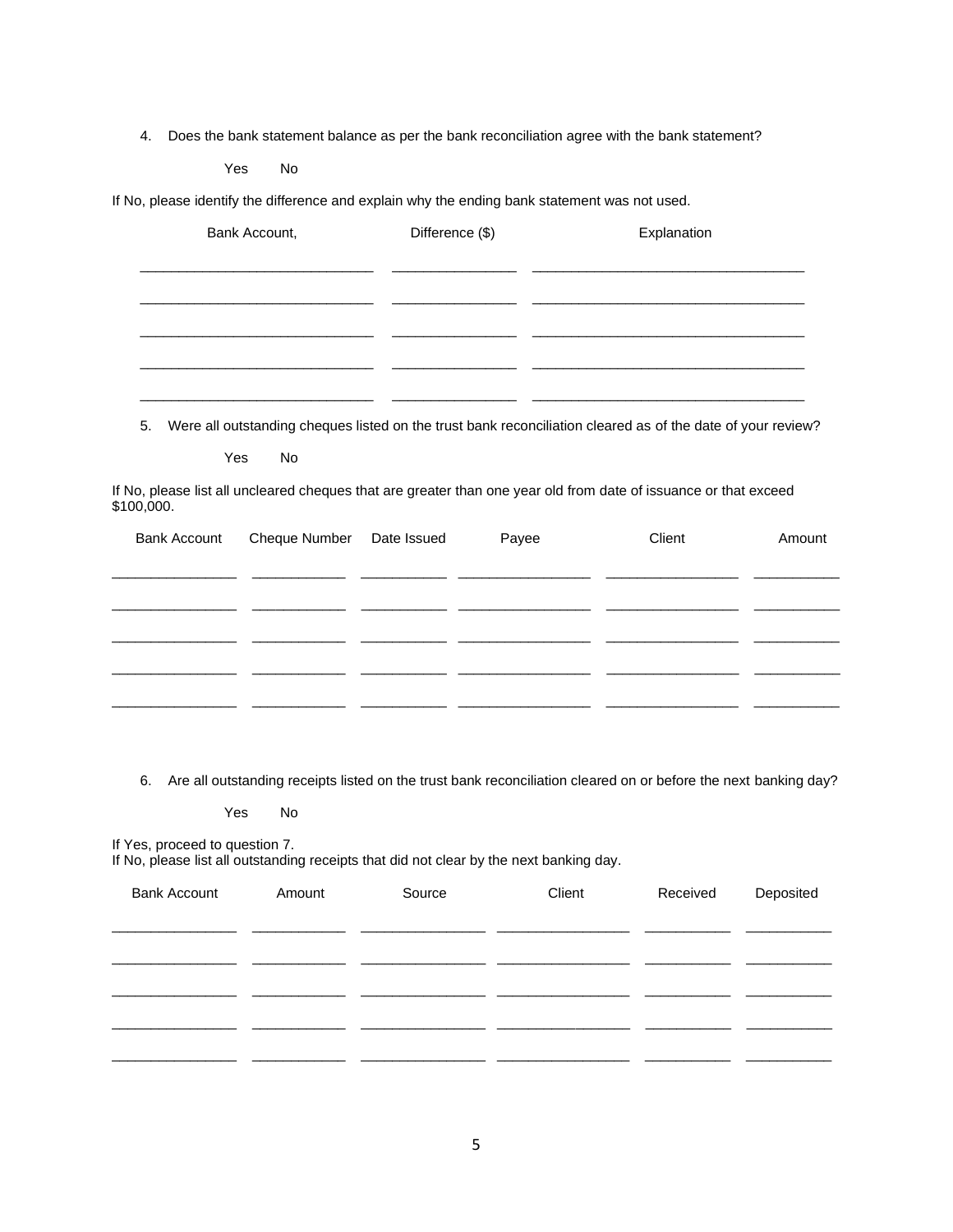If there are receipts listed above that are still outstanding as at the date of your review, have the Law Firm resolve immediately and provide an explanation on how and when the deposit was made.

| Amount | Explanation of How and When Late Receipt was Deposited |
|--------|--------------------------------------------------------|
|        |                                                        |
|        |                                                        |
|        |                                                        |
|        |                                                        |

### **NOTE: IF THE LAW FIRM IS UNABLE TO PROVIDE PROOF THAT ALL OUTSTANDING RECEIPTS ARE RESOLVED, PLEASE CONTACT THE LAW SOCIETY OF THE NORTHWEST TERRITORIES IMMEDIATELY AT 867 873 3828.**

Were all outstanding receipts listed above completed prior to any withdrawals (any cheques issues or electronic banking withdrawals completed)

### Yes No

If Yes, proceed to question 7. If No, please provide information on any exceptions.

| Client | Amount | Date Payment Date of Deposit | Explanation |
|--------|--------|------------------------------|-------------|
|        |        |                              |             |
|        |        |                              |             |
|        |        |                              |             |
|        |        |                              |             |
|        |        |                              |             |
|        |        |                              |             |

7. Were there any other adjustments apart from outstanding deposits and outstanding cheques listed on the bank reconciliation?

Yes No

If No, proceed to question 8.

If Yes, please provide information on all adjustments.

| <b>Bank Account</b> | Amount | <b>Adjustment Description</b> | Date Occurred Date Corrected |
|---------------------|--------|-------------------------------|------------------------------|
|                     |        |                               |                              |
|                     |        |                               |                              |
|                     |        |                               |                              |
|                     |        |                               |                              |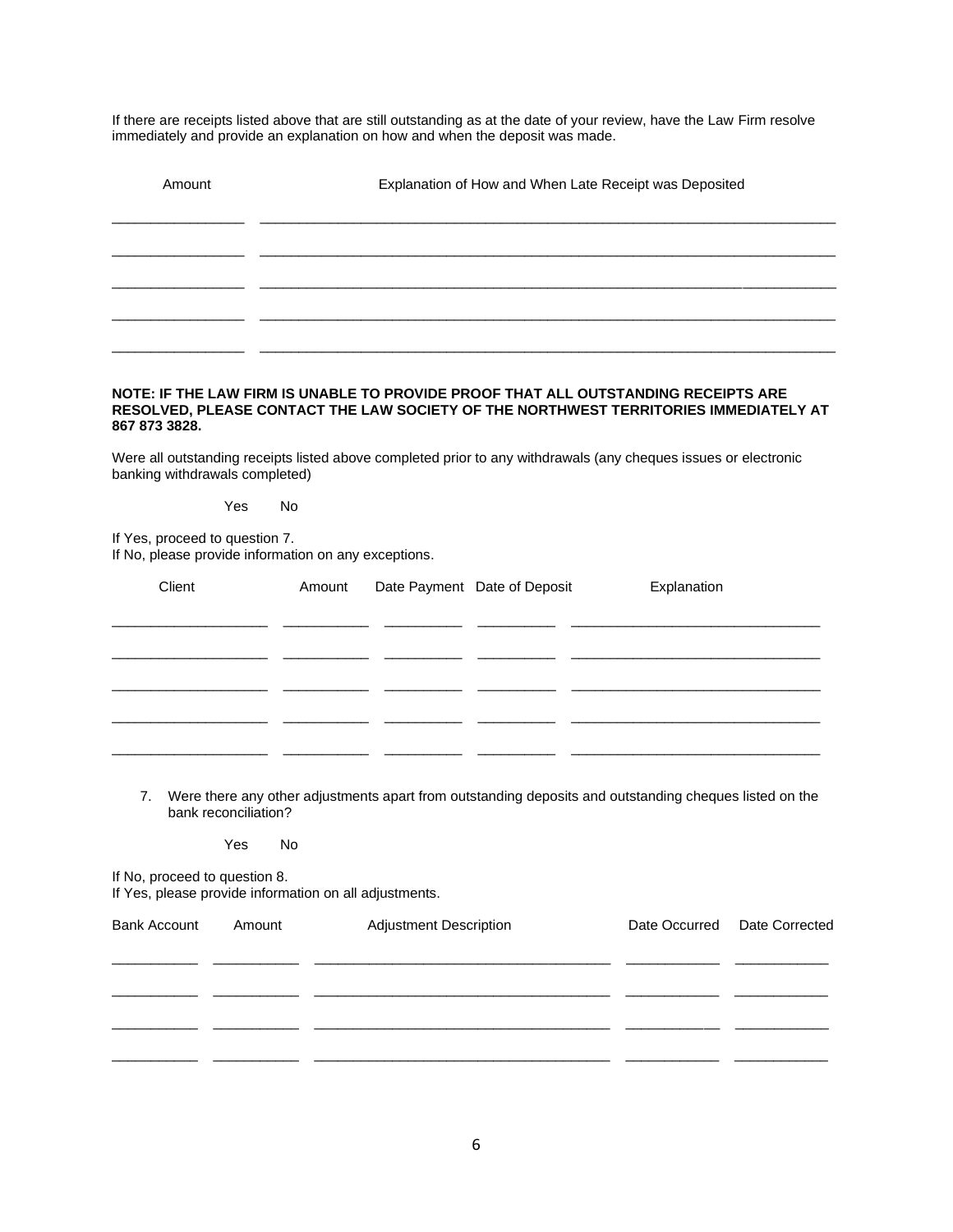If there are any adjustments still outstanding as at the date of your review, have the law firm resolve immediately and provide an explanation on how and when the adjustment was corrected.

| Amount | <b>Explanation of Late Correction)</b> |  |  |
|--------|----------------------------------------|--|--|
|        |                                        |  |  |
|        |                                        |  |  |
|        |                                        |  |  |
|        |                                        |  |  |

### **NOTE IF THE LAW FIRM IS UNABLE TO PROVIDE PROOF THAT ALL OUTSTANDING ADJUSTMENTS ARE RESOLVED, PLEASE CONTACT THE LAW SOCIETY OF THE NORTHWEST TERRITORIES IMMEDIATELY AT 867 873 3828.**

| 8.                                                            | Is the bank reconciliation arithmetically correct?           |
|---------------------------------------------------------------|--------------------------------------------------------------|
| Yes<br><b>No</b>                                              |                                                              |
| If No, please explain why not.                                |                                                              |
| <b>Bank Account</b>                                           | Explanation                                                  |
|                                                               |                                                              |
|                                                               |                                                              |
|                                                               |                                                              |
|                                                               |                                                              |
| 9.                                                            | Is the detailed client trust listing arithmetically correct? |
| Yes<br><b>No</b>                                              |                                                              |
|                                                               |                                                              |
| If No, please explain why not.<br><b>Client Trust Listing</b> | Explanation                                                  |
|                                                               |                                                              |
|                                                               |                                                              |
|                                                               |                                                              |
|                                                               |                                                              |

 $\frac{1}{2}$  ,  $\frac{1}{2}$  ,  $\frac{1}{2}$  ,  $\frac{1}{2}$  ,  $\frac{1}{2}$  ,  $\frac{1}{2}$  ,  $\frac{1}{2}$  ,  $\frac{1}{2}$  ,  $\frac{1}{2}$  ,  $\frac{1}{2}$  ,  $\frac{1}{2}$  ,  $\frac{1}{2}$  ,  $\frac{1}{2}$  ,  $\frac{1}{2}$  ,  $\frac{1}{2}$  ,  $\frac{1}{2}$  ,  $\frac{1}{2}$  ,  $\frac{1}{2}$  ,  $\frac{1$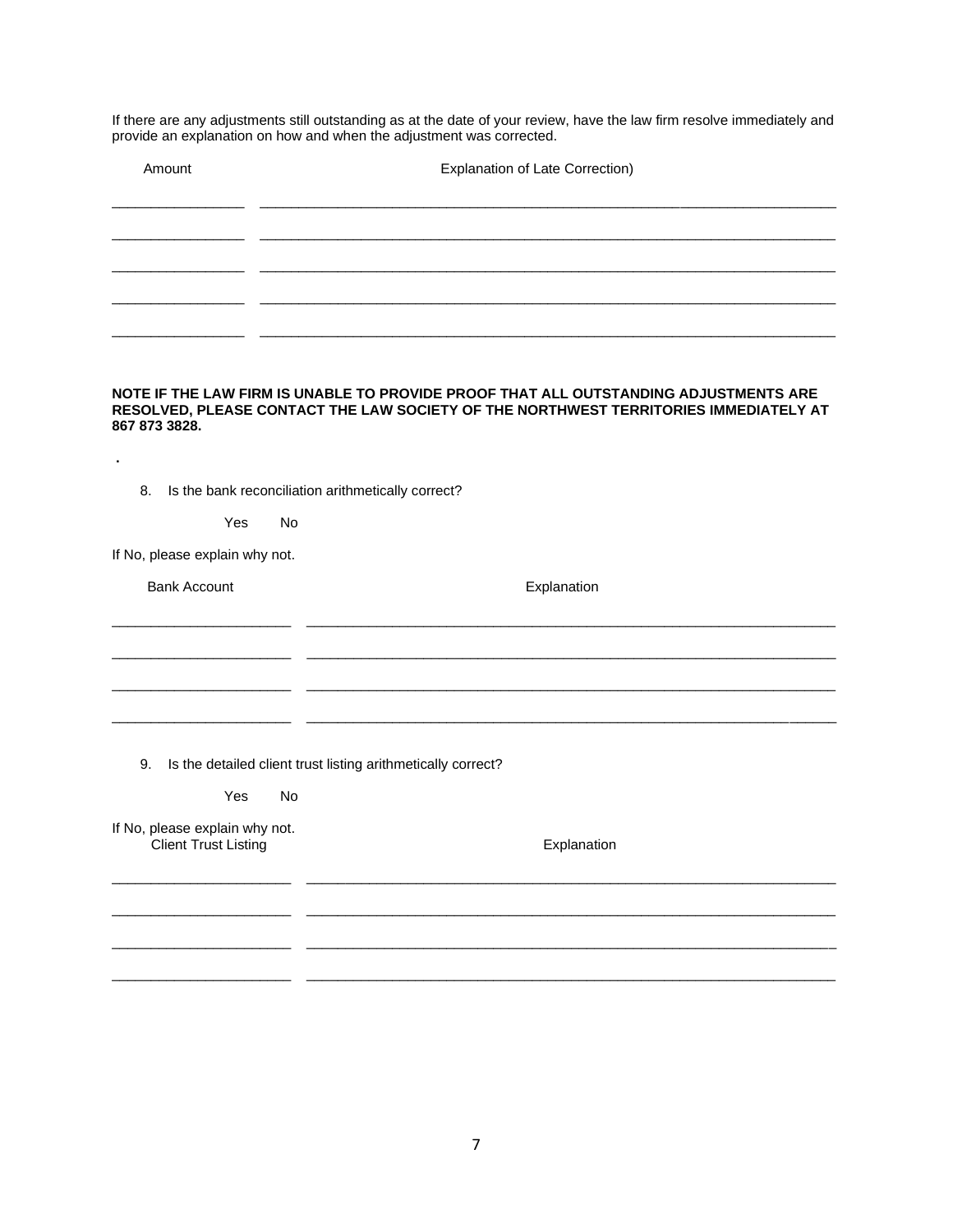10. Are there any shortages listed on the detailed client trust listing?

Yes No

If Yes please provide the following information:

| <b>Client Trust Listing</b> | Amount | Date Occurred Date Corrected | Explanation |
|-----------------------------|--------|------------------------------|-------------|
|                             |        |                              |             |
|                             |        |                              |             |
|                             |        |                              |             |
|                             |        |                              |             |
|                             |        |                              |             |
|                             |        |                              |             |

If there are any shortages still outstanding as at the date of your review, have the law firm resolve immediately and provide an explanation on how and when the shortage was resolved

| <b>Client Trust Listing</b> | Amount | <b>Explanation of Correction</b> |
|-----------------------------|--------|----------------------------------|
|                             |        |                                  |
|                             |        |                                  |
|                             |        |                                  |
|                             |        |                                  |
|                             |        |                                  |

### **NOTE IF THE LAW FIRM IS UNABLE TO PROVIDE PROOF THAT ALL SHORTAGES ARE CORRECTED, PLEASE CONTACT THE LAW SOCIETY OF THE NORTHWEST TERRITORIES IMMEDIATELY AT 867 873 3828.**

11. Do all of the amounts on the client listing agree to the client trust ledger card?

Yes No

*No minimum or maximum testing, 100% testing of the amounts listed on the client trust ledger card.*

If No, please provide the following information:

| Client # | (\$) Client Trust Listing (\$) Ledger Card | <b>Explanation for Difference</b> |
|----------|--------------------------------------------|-----------------------------------|
|          |                                            |                                   |
|          |                                            |                                   |
|          |                                            |                                   |
|          |                                            |                                   |
|          |                                            |                                   |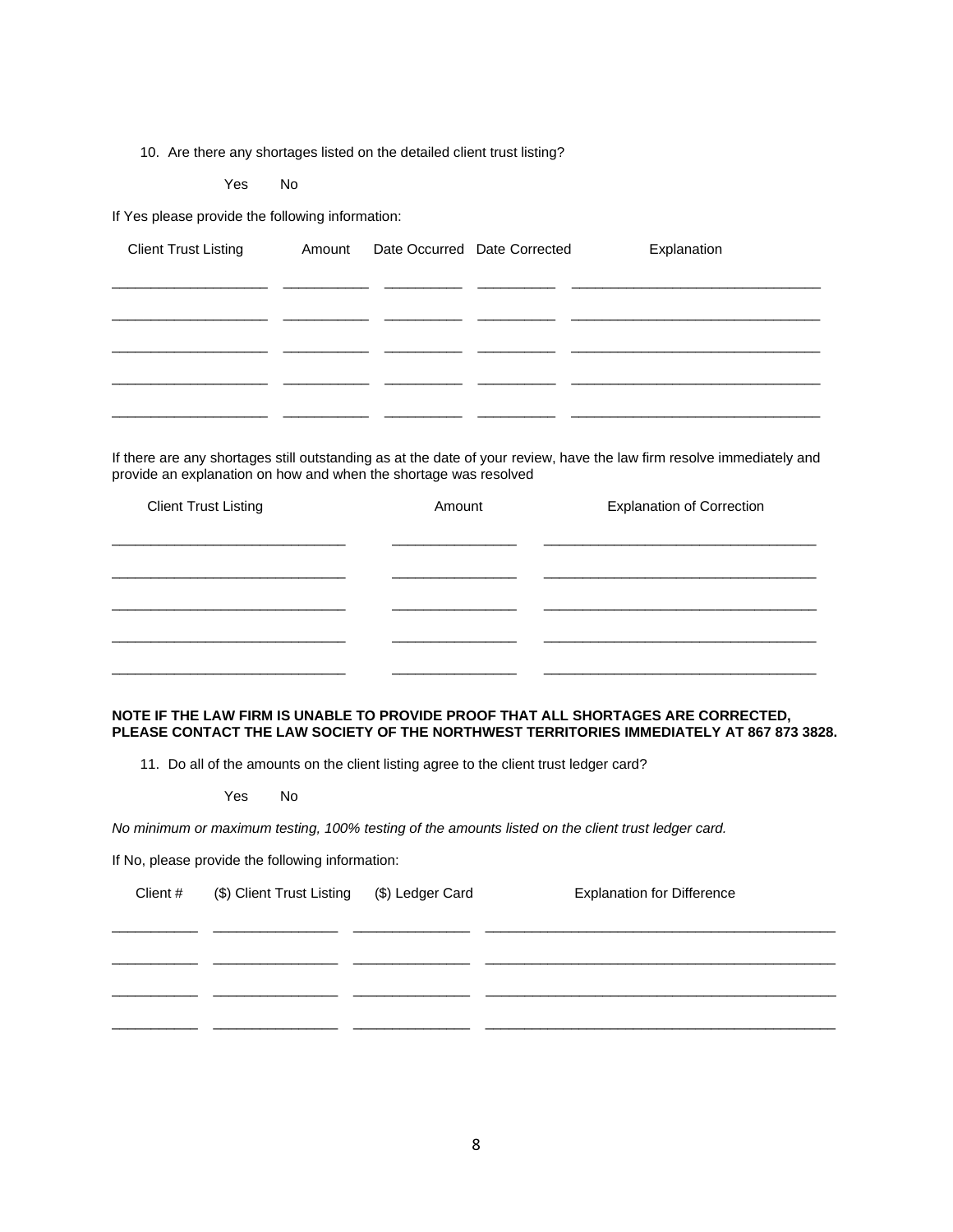12. Do the results of your testing in question 11 question the reliability of the client trust listing and the monthly trust reconciliation?

Yes No

If Yes, have the Law Firm recalculate the monthly trust reconciliation and **IMMEDIATELY CONTACT THE LAW SOCIETY OF THE NORTHWEST TERRITORIES AT 867 873 3828**

 $\overline{a}$  , and the state of the state of the state of the state of the state of the state of the state of the state of the state of the state of the state of the state of the state of the state of the state of the state o

 $\overline{a}$  , and the state of the state of the state of the state of the state of the state of the state of the state of the state of the state of the state of the state of the state of the state of the state of the state o

 $\overline{a}$  , and the state of the state of the state of the state of the state of the state of the state of the state of the state of the state of the state of the state of the state of the state of the state of the state o

 $\overline{a}$  , and the state of the state of the state of the state of the state of the state of the state of the state of the state of the state of the state of the state of the state of the state of the state of the state o

 $\overline{a}$  , and the state of the state of the state of the state of the state of the state of the state of the state of the state of the state of the state of the state of the state of the state of the state of the state o

Add any additional comments related to Section E here.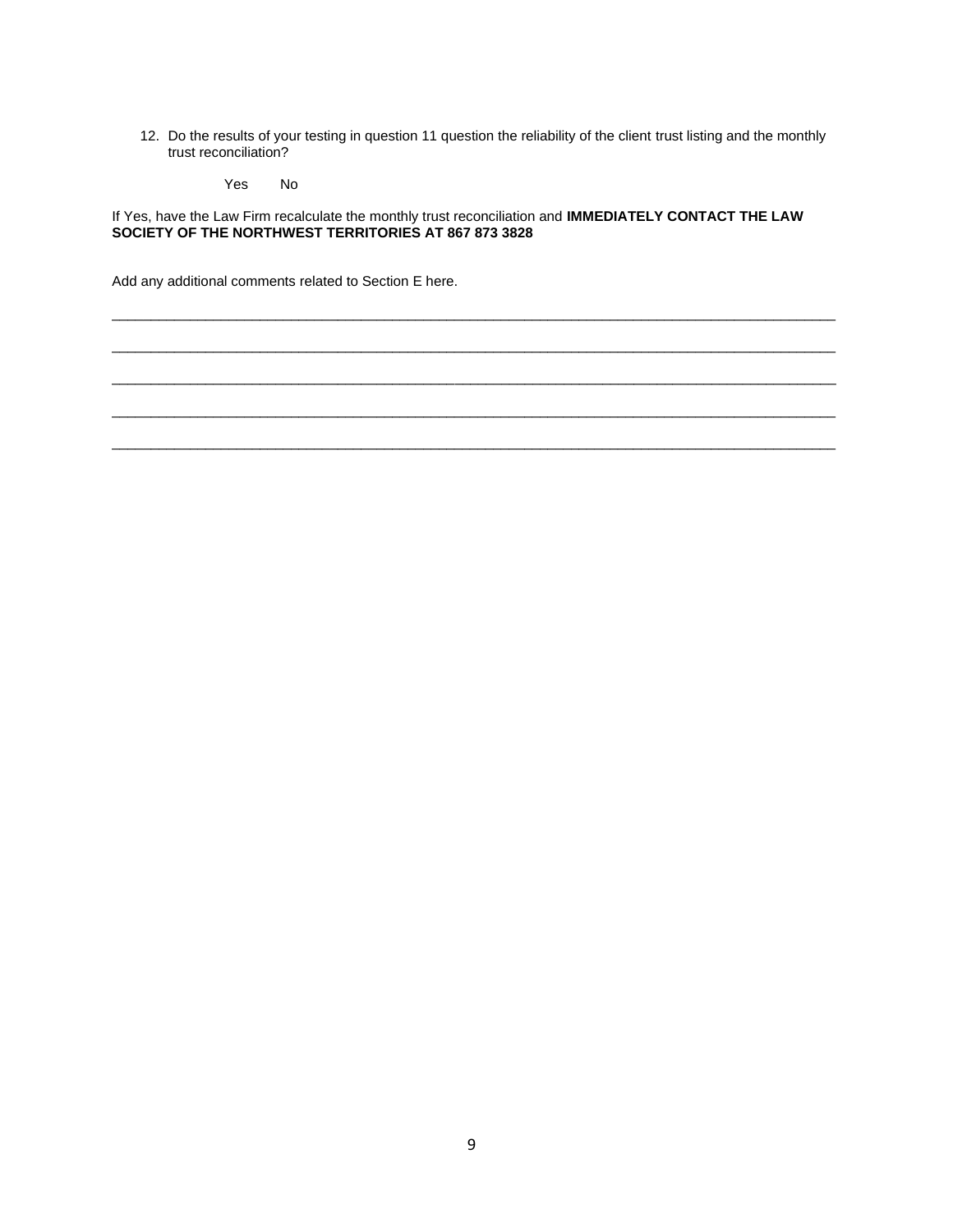### **SECTION F – TESTING OF CASH RECEIPTS**

#### **Review the trust deposit slips of the law firm for the test month (or trust journal if deposit slips are not practical to review) and answer the following questions.**

Rule 1 defines "cash" as coins referred to in section 7 of the Currency Act, notes issued by the Bank of Canada pursuant to the Bank of Canada Act that are intended for circulation in Canada and coins or bank notes of countries other than Canada.

If there are no cash deposits recorded in the test month, extend testing to the two prior or two subsequent months.

1. Was any cash noted in the trust deposit slips?

Yes No

If No, proceed to Section G.

If Yes, were any cash receipts noted that were over \$5,000?

Yes No

If No, proceed to question 2. If Yes, please provide details of all deposits over \$5,000.

| <b>Bank Account</b> | Deposit Date | Amount | Client |
|---------------------|--------------|--------|--------|
|                     |              |        |        |
|                     |              |        |        |
|                     |              |        |        |
|                     |              |        |        |

2. Were all cash receipts recorded in a separate cash receipt book?

Yes No

If No, attach a copy of the trust card ledger to the Accountant's report.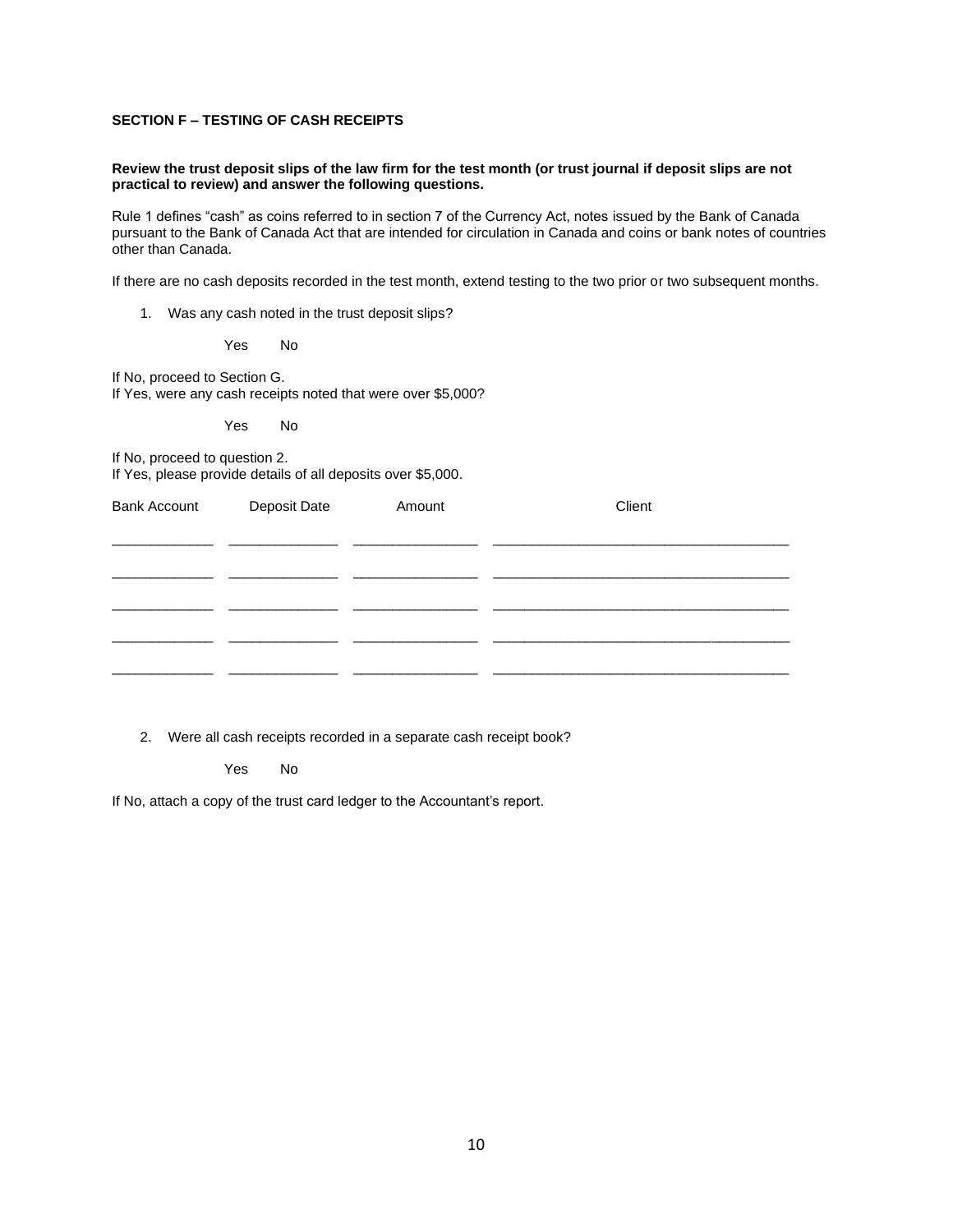### **SECTION G – TESTING OF TRANSFERS**

### **Review the trust transfer journal of the Law Firm for the test month and answer the following questions.**

If there are no cash deposits recorded in the test month, extend testing to the two prior or two subsequent months.

1. Were any transfers recorded in the trust transfer journal?

Yes No

If Yes, for any transfers that did not involve the same client, please provide details. *If more than five transfers in the test month, please record only the five largest transfers.*

| <b>Transfer Date</b> | Amount | Client To | <b>Client From</b> | Reason for Transfer |
|----------------------|--------|-----------|--------------------|---------------------|
|                      |        |           |                    |                     |
|                      |        |           |                    |                     |
|                      |        |           |                    |                     |
|                      |        |           |                    |                     |
|                      |        |           |                    |                     |
|                      |        |           |                    |                     |

For any transfers listed above between non-related clients where the reason does not appear to be plausible (such as transfer from purchaser to vendor in real estate transaction) please attach a copy of the ledger cards to this report.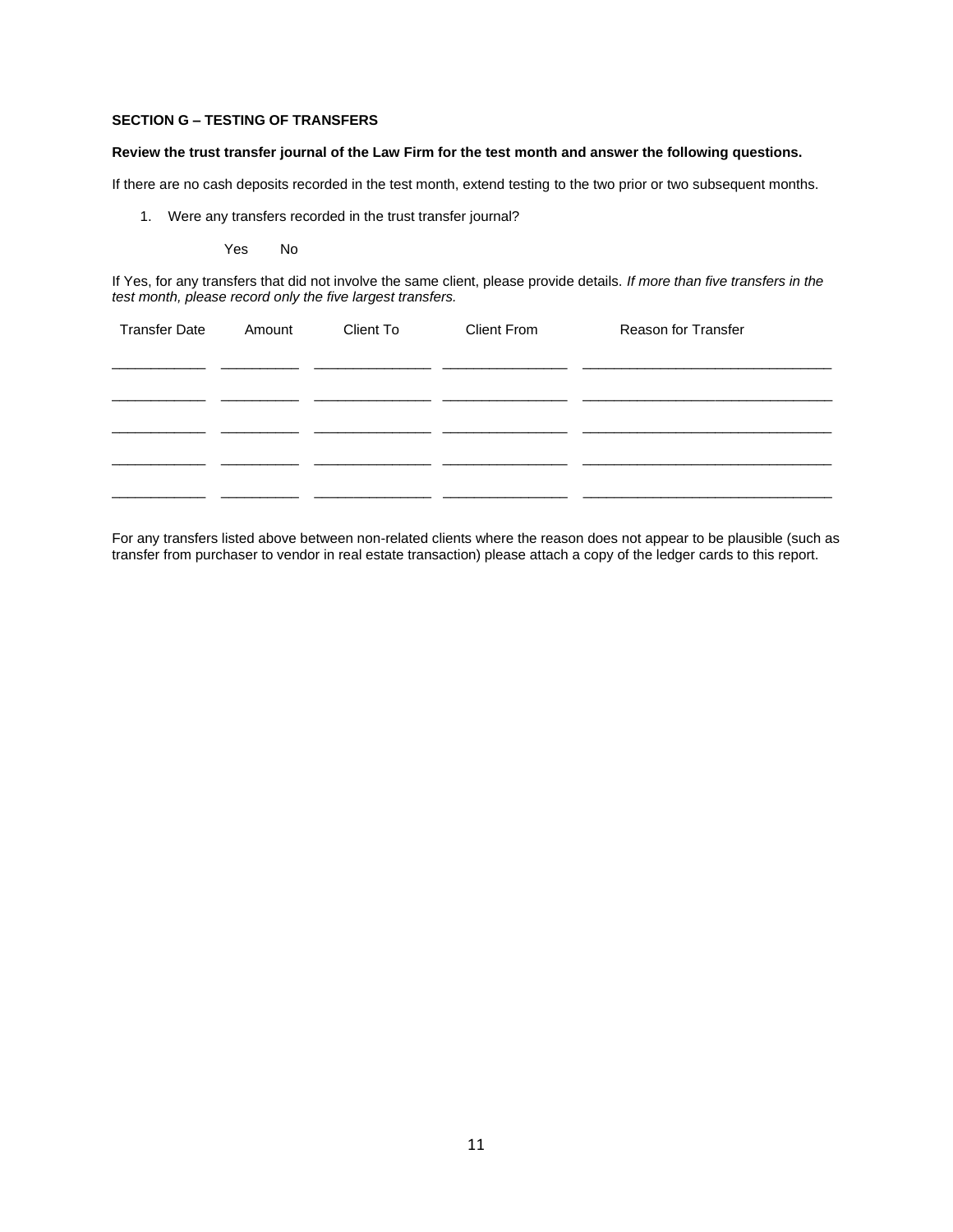# **SECTION H – TESTING OF DEPOSITS TO THE GENERAL BANK ACCOUNT**

### **Review the general deposit slips of the law firm for the month and answer the following questions.**

 $\overline{a}$  , and the state of the state of the state of the state of the state of the state of the state of the state of the state of the state of the state of the state of the state of the state of the state of the state o

 $\mathcal{L}_\mathcal{L} = \{ \mathcal{L}_\mathcal{L} = \{ \mathcal{L}_\mathcal{L} = \{ \mathcal{L}_\mathcal{L} = \{ \mathcal{L}_\mathcal{L} = \{ \mathcal{L}_\mathcal{L} = \{ \mathcal{L}_\mathcal{L} = \{ \mathcal{L}_\mathcal{L} = \{ \mathcal{L}_\mathcal{L} = \{ \mathcal{L}_\mathcal{L} = \{ \mathcal{L}_\mathcal{L} = \{ \mathcal{L}_\mathcal{L} = \{ \mathcal{L}_\mathcal{L} = \{ \mathcal{L}_\mathcal{L} = \{ \mathcal{L}_\mathcal{$ 

 $\mathcal{L}_\mathcal{L} = \{ \mathcal{L}_\mathcal{L} = \{ \mathcal{L}_\mathcal{L} = \{ \mathcal{L}_\mathcal{L} = \{ \mathcal{L}_\mathcal{L} = \{ \mathcal{L}_\mathcal{L} = \{ \mathcal{L}_\mathcal{L} = \{ \mathcal{L}_\mathcal{L} = \{ \mathcal{L}_\mathcal{L} = \{ \mathcal{L}_\mathcal{L} = \{ \mathcal{L}_\mathcal{L} = \{ \mathcal{L}_\mathcal{L} = \{ \mathcal{L}_\mathcal{L} = \{ \mathcal{L}_\mathcal{L} = \{ \mathcal{L}_\mathcal{$ 

 $\mathcal{L}_\mathcal{L} = \{ \mathcal{L}_\mathcal{L} = \{ \mathcal{L}_\mathcal{L} = \{ \mathcal{L}_\mathcal{L} = \{ \mathcal{L}_\mathcal{L} = \{ \mathcal{L}_\mathcal{L} = \{ \mathcal{L}_\mathcal{L} = \{ \mathcal{L}_\mathcal{L} = \{ \mathcal{L}_\mathcal{L} = \{ \mathcal{L}_\mathcal{L} = \{ \mathcal{L}_\mathcal{L} = \{ \mathcal{L}_\mathcal{L} = \{ \mathcal{L}_\mathcal{L} = \{ \mathcal{L}_\mathcal{L} = \{ \mathcal{L}_\mathcal{$ 

 $\mathcal{L}_\mathcal{L} = \{ \mathcal{L}_\mathcal{L} = \{ \mathcal{L}_\mathcal{L} = \{ \mathcal{L}_\mathcal{L} = \{ \mathcal{L}_\mathcal{L} = \{ \mathcal{L}_\mathcal{L} = \{ \mathcal{L}_\mathcal{L} = \{ \mathcal{L}_\mathcal{L} = \{ \mathcal{L}_\mathcal{L} = \{ \mathcal{L}_\mathcal{L} = \{ \mathcal{L}_\mathcal{L} = \{ \mathcal{L}_\mathcal{L} = \{ \mathcal{L}_\mathcal{L} = \{ \mathcal{L}_\mathcal{L} = \{ \mathcal{L}_\mathcal{$ 

1. Select five deposits from the general deposit slips.

If less than five are chosen, please advise why:

If deposit slip is comprised of multiple receipts, select the largest receipt of each deposit.

Was a statement of account issued to support each receipt tested?

Yes No

If No, please explain the nature of the deposit.

If Yes, was the statement of account issues the same day or prior to the deposit and was it for actual services rendered, not estimated or future services)?

Yes No

If No, please complete the following:

| Date of Deposit | Amount | Client | Date of Account |
|-----------------|--------|--------|-----------------|
|                 |        |        |                 |
|                 |        |        |                 |
|                 |        |        |                 |
|                 |        |        |                 |
|                 |        |        |                 |
|                 |        |        |                 |
|                 |        |        |                 |
|                 |        |        |                 |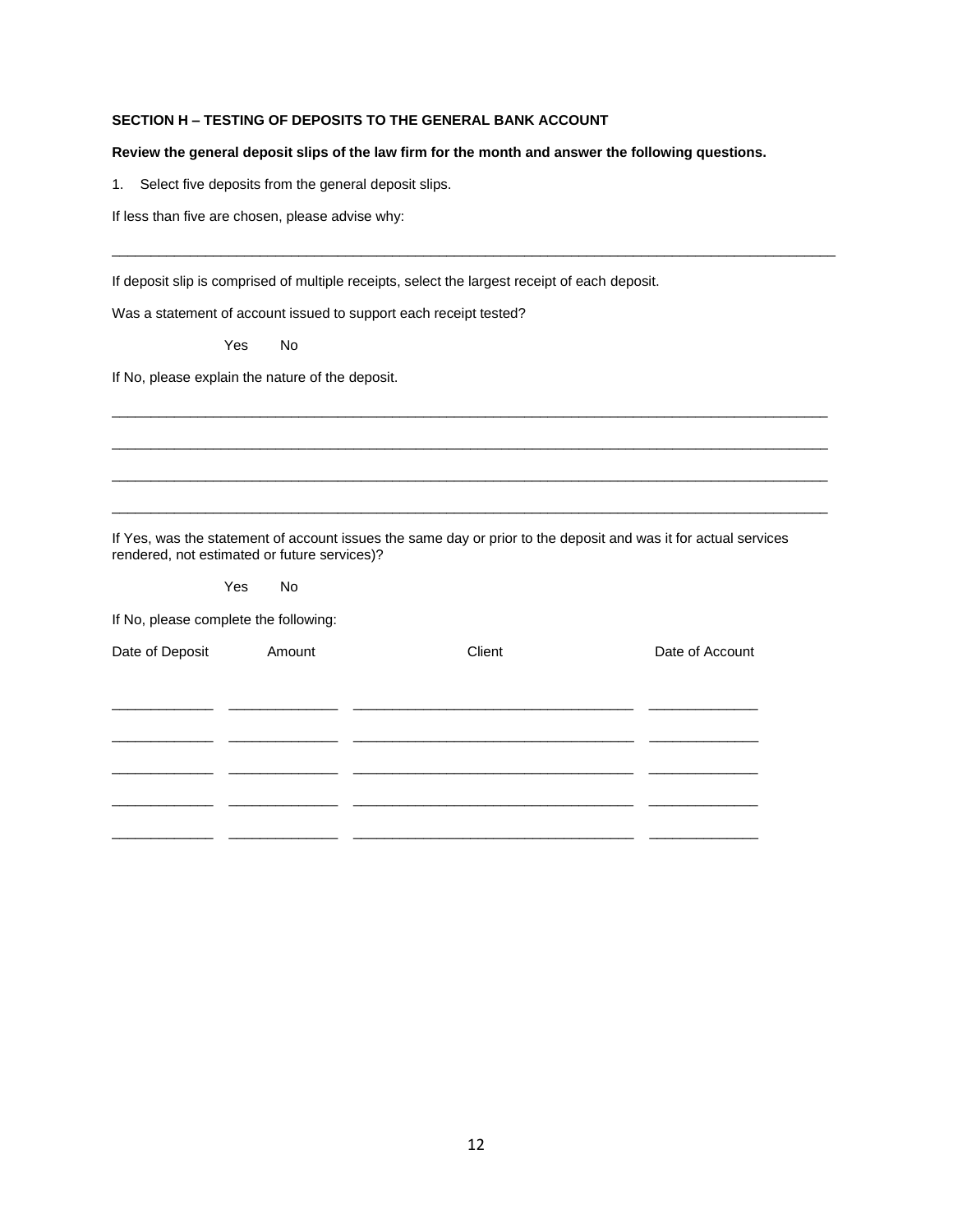# **SECTION I – REVIEW OF REPORTING PERIOD RECONCILIATIONS (remaining months not tested above)**

For each trust reconciliation in the reporting period, please answer the following questions.

1. Were these reconciliations prepared within one month of the month end?

Yes No

If No, please note the date prepared.

| <b>Bank Account</b>                | Month     | Date Prepared                                                    | Explanation                                                                                           |
|------------------------------------|-----------|------------------------------------------------------------------|-------------------------------------------------------------------------------------------------------|
|                                    |           |                                                                  |                                                                                                       |
|                                    |           |                                                                  |                                                                                                       |
|                                    |           |                                                                  |                                                                                                       |
|                                    |           |                                                                  |                                                                                                       |
| 2.                                 |           | Does the reconciled bank balance equal the client trust listing? |                                                                                                       |
|                                    | Yes<br>No |                                                                  |                                                                                                       |
| If No, please explain differences. |           |                                                                  |                                                                                                       |
| <b>Bank Account</b>                | Month     | Difference (\$)                                                  | Explanation                                                                                           |
|                                    |           |                                                                  |                                                                                                       |
|                                    |           |                                                                  |                                                                                                       |
|                                    |           |                                                                  |                                                                                                       |
|                                    |           |                                                                  |                                                                                                       |
| 3.                                 |           |                                                                  | Are all outstanding receipts listed on the trust bank reconciliation cleared by the next banking day? |
|                                    | Yes<br>No |                                                                  |                                                                                                       |
|                                    |           |                                                                  | If No, please list all outstanding receipts that did not clear by the next banking day.               |

| <b>Bank Account</b> | Amount | Source | Client | Received | Deposited |
|---------------------|--------|--------|--------|----------|-----------|
|                     |        |        |        |          |           |
|                     |        |        |        |          |           |
|                     |        |        |        |          |           |
|                     |        |        |        |          |           |
|                     |        |        |        |          |           |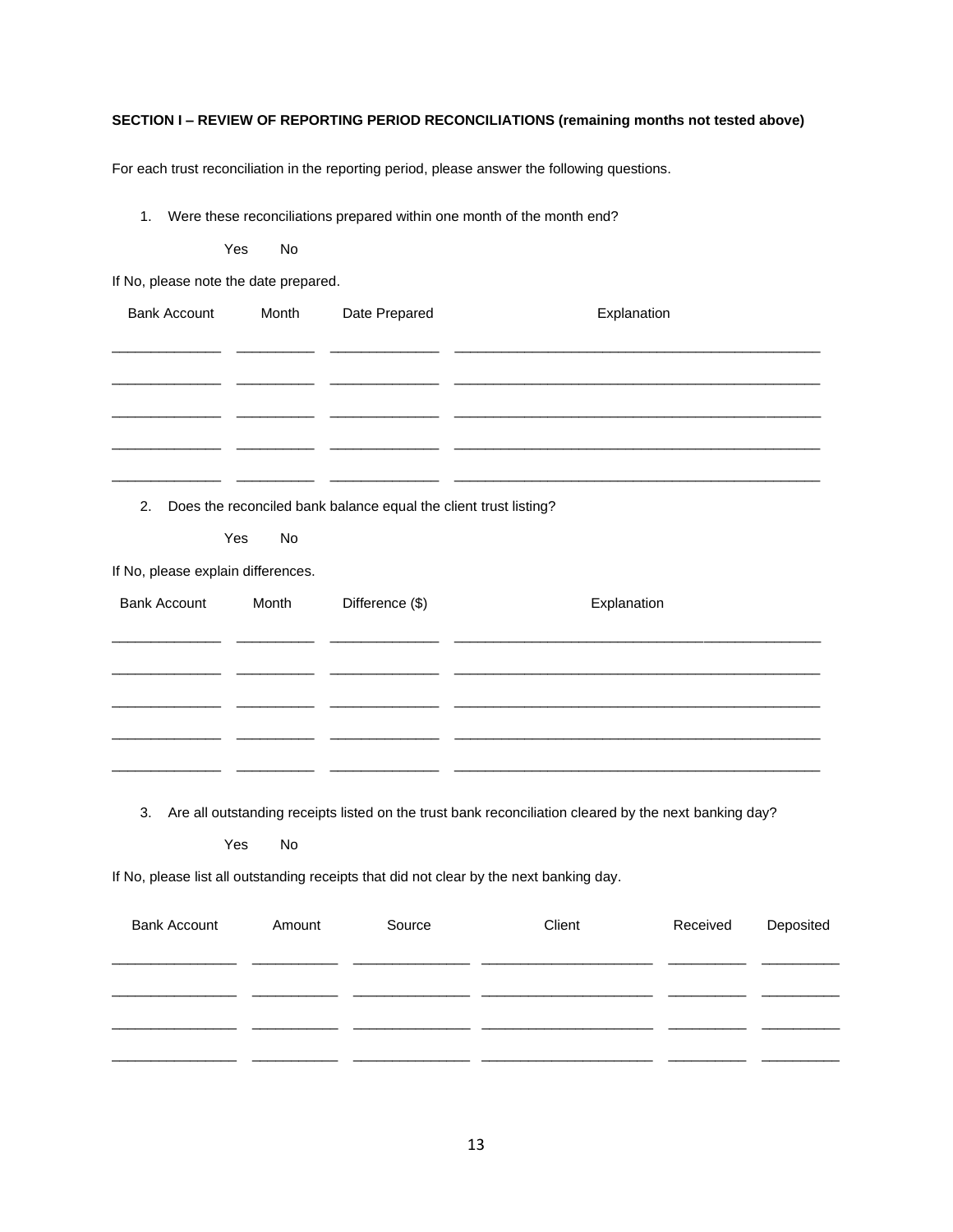4. Were there any other adjustments apart from outstanding deposits and outstanding cheques listed on the bank reconciliation?

Yes No

If Yes, please provide information on all adjustments.

| <b>Bank Account</b>            | Amount    | Adjustment Description                                       | Date Occurred | Date Corrected |
|--------------------------------|-----------|--------------------------------------------------------------|---------------|----------------|
|                                |           |                                                              |               |                |
|                                |           |                                                              |               |                |
|                                |           |                                                              |               |                |
|                                |           |                                                              |               |                |
| 5.                             |           | Is the bank reconciliation arithmetically correct?           |               |                |
|                                | Yes<br>No |                                                              |               |                |
| If No, please explain why not. |           |                                                              |               |                |
| <b>Bank Account</b>            |           | Explanation                                                  |               |                |
|                                |           |                                                              |               |                |
|                                |           |                                                              |               |                |
|                                |           |                                                              |               |                |
|                                |           |                                                              |               |                |
| 6.                             |           | Is the detailed client trust listing arithmetically correct? |               |                |
|                                | Yes<br>No |                                                              |               |                |
| If No, please explain why not. |           |                                                              |               |                |
| <b>Client Trust Listing</b>    |           | Explanation                                                  |               |                |
|                                |           |                                                              |               |                |
|                                |           |                                                              |               |                |
|                                |           |                                                              |               |                |
|                                |           |                                                              |               |                |
|                                |           |                                                              |               |                |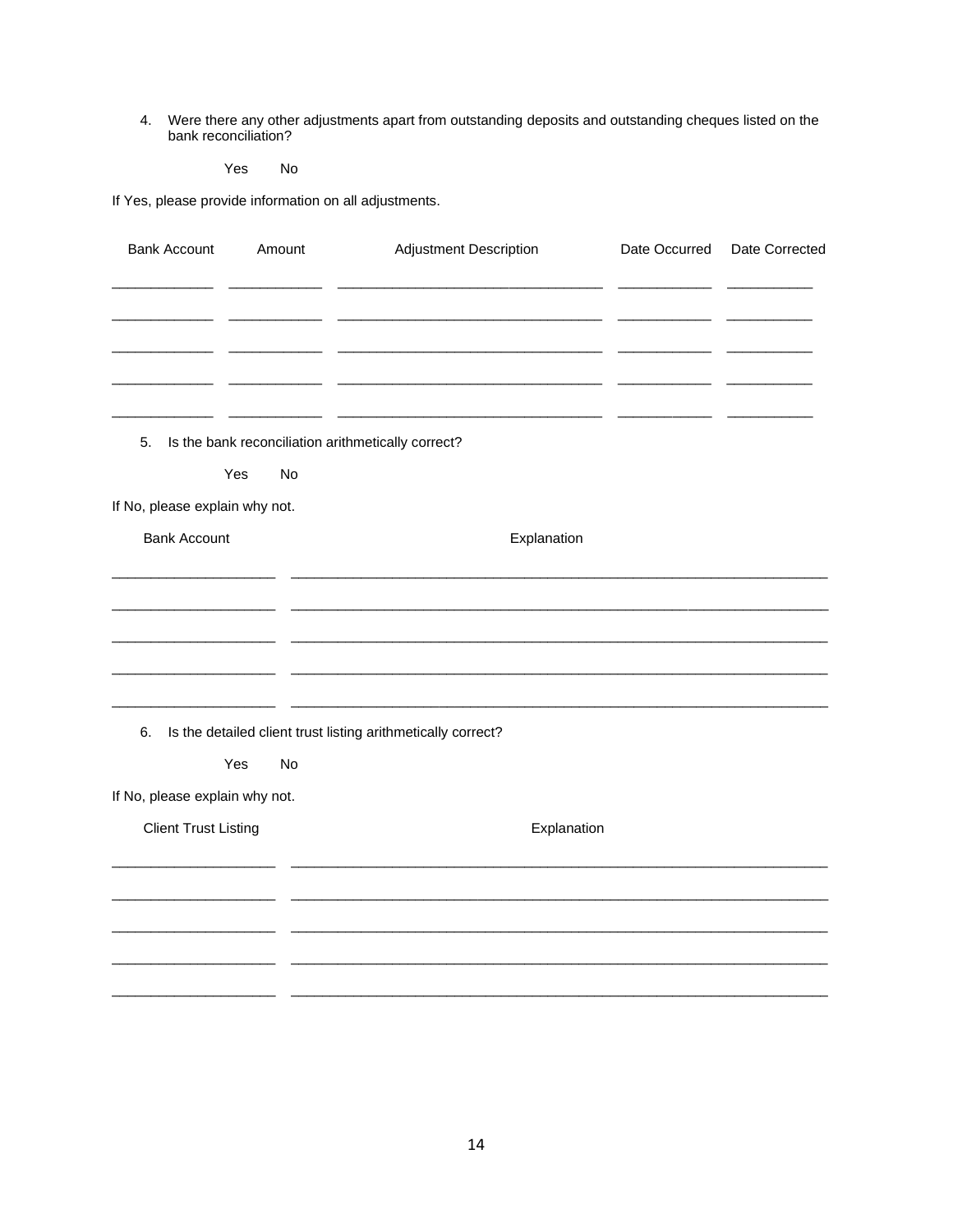7. Are there any shortages listed on the detailed client trust listing?

Yes No

If Yes, please provide the following information:

| <b>Client Trust Listing</b> | Amount | Date Occurred Date Corrected | Explanation |
|-----------------------------|--------|------------------------------|-------------|
|                             |        |                              |             |
|                             |        |                              |             |
|                             |        |                              |             |
|                             |        |                              |             |
|                             |        |                              |             |
|                             |        |                              |             |
|                             |        |                              |             |

8. Do all of the amounts on the client listing agree to the client trust ledger cared?

Yes No

*Test to a maximum of six amounts listed on the trust listing each month.*

If No, please provide the following information:

| Client # | (\$)Trust Listing (\$)Trust Ledger Card | <b>Explanation for Difference</b> |
|----------|-----------------------------------------|-----------------------------------|
|          |                                         |                                   |
|          |                                         |                                   |
|          |                                         |                                   |
|          |                                         |                                   |
|          |                                         |                                   |
|          |                                         |                                   |
|          |                                         |                                   |

Do the results of your testing in question 8 question the reliability of the client trust listing and the monthly trust reconciliation?

Yes No

If Yes have the Law Firm recalculate the monthly trust reconciliation and **IMMEDIATELY CONTACT THE LAW SOCIETY OF THE NORTHWEST TERRITORIES AT 867 873 3828**

Add any additional comments related to Section I here.

\_\_\_\_\_\_\_\_\_\_\_\_\_\_\_\_\_\_\_\_\_\_\_\_\_\_\_\_\_\_\_\_\_\_\_\_\_\_\_\_\_\_\_\_\_\_\_\_\_\_\_\_\_\_\_\_\_\_\_\_\_\_\_\_\_\_\_\_\_\_\_\_\_\_\_\_\_\_\_\_\_\_\_\_\_

\_\_\_\_\_\_\_\_\_\_\_\_\_\_\_\_\_\_\_\_\_\_\_\_\_\_\_\_\_\_\_\_\_\_\_\_\_\_\_\_\_\_\_\_\_\_\_\_\_\_\_\_\_\_\_\_\_\_\_\_\_\_\_\_\_\_\_\_\_\_\_\_\_\_\_\_\_\_\_\_\_\_\_\_\_

\_\_\_\_\_\_\_\_\_\_\_\_\_\_\_\_\_\_\_\_\_\_\_\_\_\_\_\_\_\_\_\_\_\_\_\_\_\_\_\_\_\_\_\_\_\_\_\_\_\_\_\_\_\_\_\_\_\_\_\_\_\_\_\_\_\_\_\_\_\_\_\_\_\_\_\_\_\_\_\_\_\_\_\_\_

\_\_\_\_\_\_\_\_\_\_\_\_\_\_\_\_\_\_\_\_\_\_\_\_\_\_\_\_\_\_\_\_\_\_\_\_\_\_\_\_\_\_\_\_\_\_\_\_\_\_\_\_\_\_\_\_\_\_\_\_\_\_\_\_\_\_\_\_\_\_\_\_\_\_\_\_\_\_\_\_\_\_\_\_\_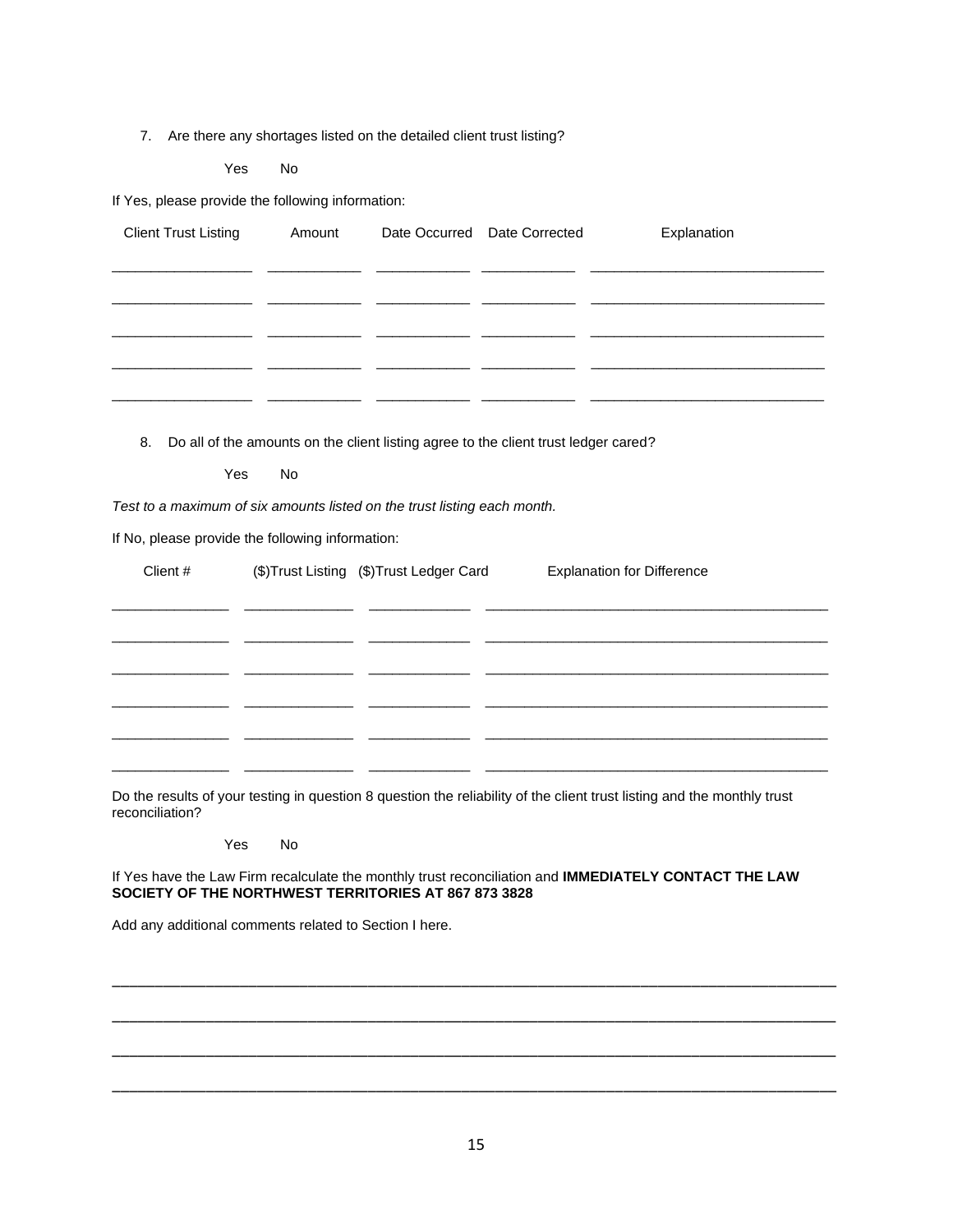## **SECTION J – REVIEW OF REPORTING PERIOD TRUST BANK STATEMENTS**

### **For each trust account during the reporting period, please answer the following questions.**

1. Do trust bank statements exist for each month the trust bank account was open?

Yes No

If No, please complete the following:

| <b>Bank Account</b> | <b>Month Missing</b><br>Reason |  |
|---------------------|--------------------------------|--|
|                     |                                |  |
|                     |                                |  |
|                     |                                |  |
|                     |                                |  |
|                     |                                |  |
|                     |                                |  |

2. Do any of the trust bank statements indicate an overdraft?

Yes No

If Yes Please complete the following table.

| <b>Bank Account</b> | Overdraft $(\$)$ | Date of Overdraft | Date Corrected | <b>Explanation for Overdraft</b> |
|---------------------|------------------|-------------------|----------------|----------------------------------|
|                     |                  |                   |                |                                  |
|                     |                  |                   |                |                                  |
|                     |                  |                   |                |                                  |

# **NOTE IF THE LAW FIRM IS UNABLE TO PROVIDE PROOF THAT ALL OVERDRAFTS ARE RESOLVED, PLEASE CONTACT THE LAW SOCIETY OF THE NORTHWEST TERRITORIES IMMEDIATELY AT 867 873 3828.**

\_\_\_\_\_\_\_\_\_\_\_\_\_\_\_\_\_\_\_\_\_\_\_\_\_\_\_\_\_\_\_\_\_\_\_\_\_\_\_\_\_\_\_\_\_\_\_\_\_\_\_\_\_\_\_\_\_\_\_\_\_\_\_\_\_\_\_\_\_\_\_\_\_\_\_\_\_\_\_\_\_\_\_\_\_

\_\_\_\_\_\_\_\_\_\_\_\_\_\_\_\_\_\_\_\_\_\_\_\_\_\_\_\_\_\_\_\_\_\_\_\_\_\_\_\_\_\_\_\_\_\_\_\_\_\_\_\_\_\_\_\_\_\_\_\_\_\_\_\_\_\_\_\_\_\_\_\_\_\_\_\_\_\_\_\_\_\_\_\_\_

\_\_\_\_\_\_\_\_\_\_\_\_\_\_\_\_\_\_\_\_\_\_\_\_\_\_\_\_\_\_\_\_\_\_\_\_\_\_\_\_\_\_\_\_\_\_\_\_\_\_\_\_\_\_\_\_\_\_\_\_\_\_\_\_\_\_\_\_\_\_\_\_\_\_\_\_\_\_\_\_\_\_\_\_\_

\_\_\_\_\_\_\_\_\_\_\_\_\_\_\_\_\_\_\_\_\_\_\_\_\_\_\_\_\_\_\_\_\_\_\_\_\_\_\_\_\_\_\_\_\_\_\_\_\_\_\_\_\_\_\_\_\_\_\_\_\_\_\_\_\_\_\_\_\_\_\_\_\_\_\_\_\_\_\_\_\_\_\_\_\_

Add any additional comments related to Section J here.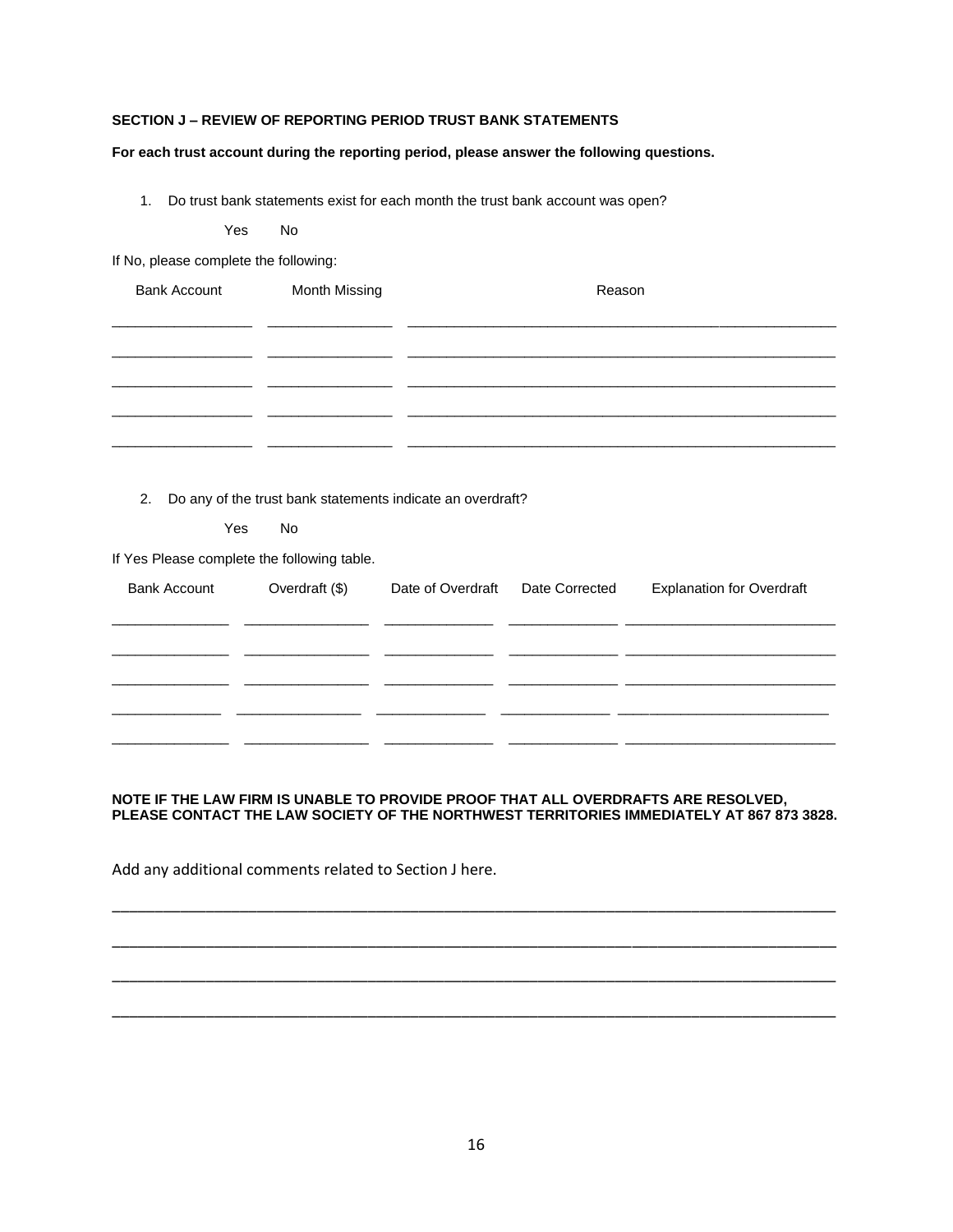# **SECTION K – REVIEW OF LAW FIRM BOOKS & RECORDS**

Does the Law Firm maintain:

1. A trust journal which shows as applicable for each transaction

(Select all that apply)

All receipts, withdrawals and transfers between files regardless of transaction type in chronological order

Date of receipt or withdrawal

Source of the money received

Form in which the money is received, such as cash, cheque, direct deposit, etc.

Payee of each withdrawal

Client name and/or file number

Receipt or cheque number

File numbers or names (source and destination of any transfers)

Amount

Continual running balance

2. A trust ledger for each client matter showing:

### (Select all that apply)

Client name, matter description and file number

Date of receipt or withdrawal

Source of the money received

Payee of each withdrawal

Receipt or cheque number

Description of the nature of the deposit or withdrawal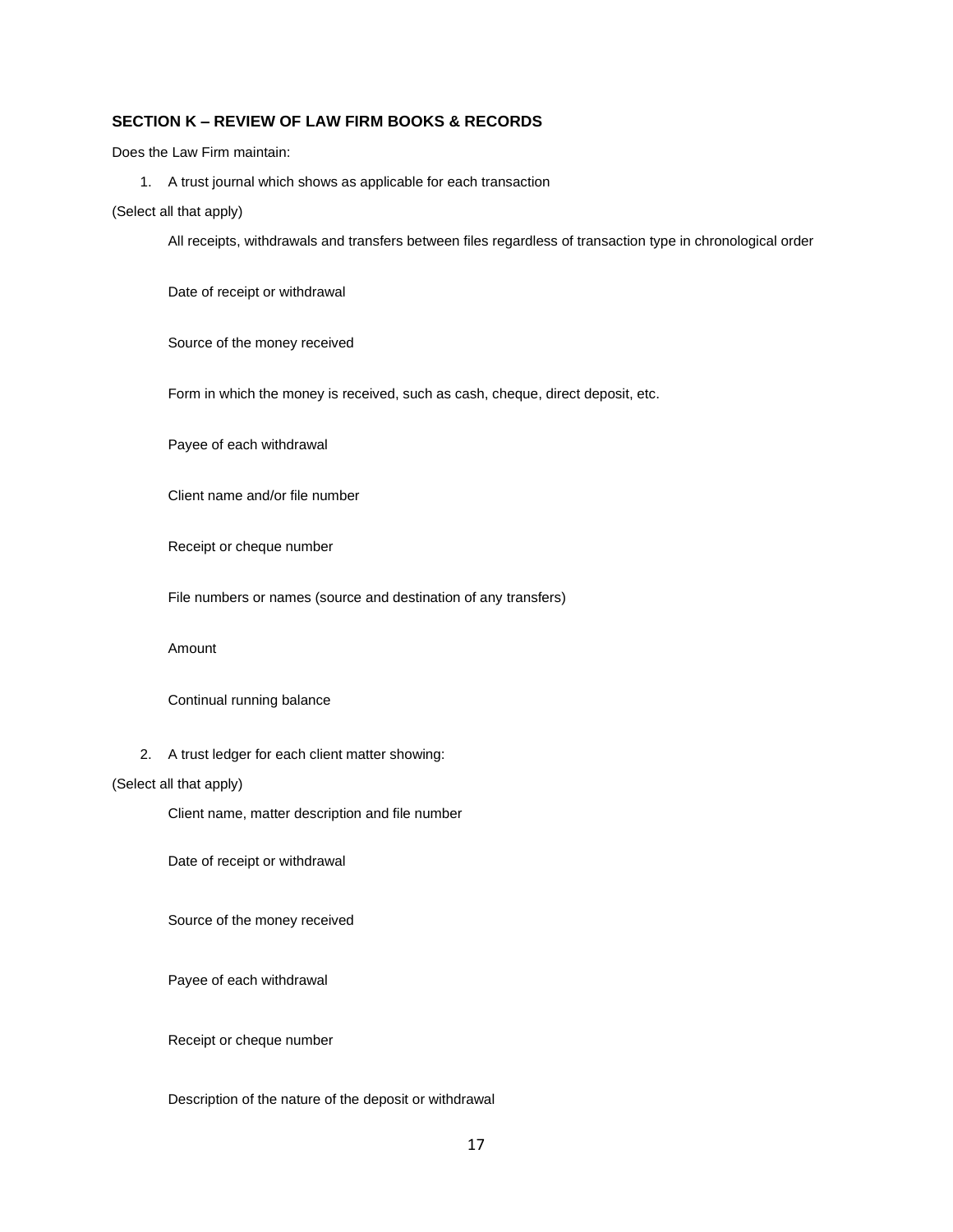### Amount

### Continual running balance

3. A journal showing all transfers of money between trust ledger accounts (or chronological file of copies of all documents by which transfers of money between TLC were effected).

Yes No

4. A general journal which shows:

# (Select all that apply)

Date of receipt or withdrawal in chronological order

Source of the money received

Payee of each withdrawal

Client name and/or file number (if applicable)

Receipt or cheque number

## Amount

Continual running balance

### 5. A billing journal which shows

### (Select all that apply)

All fees and charges to the client

Dates

#### Amounts

Names of the clients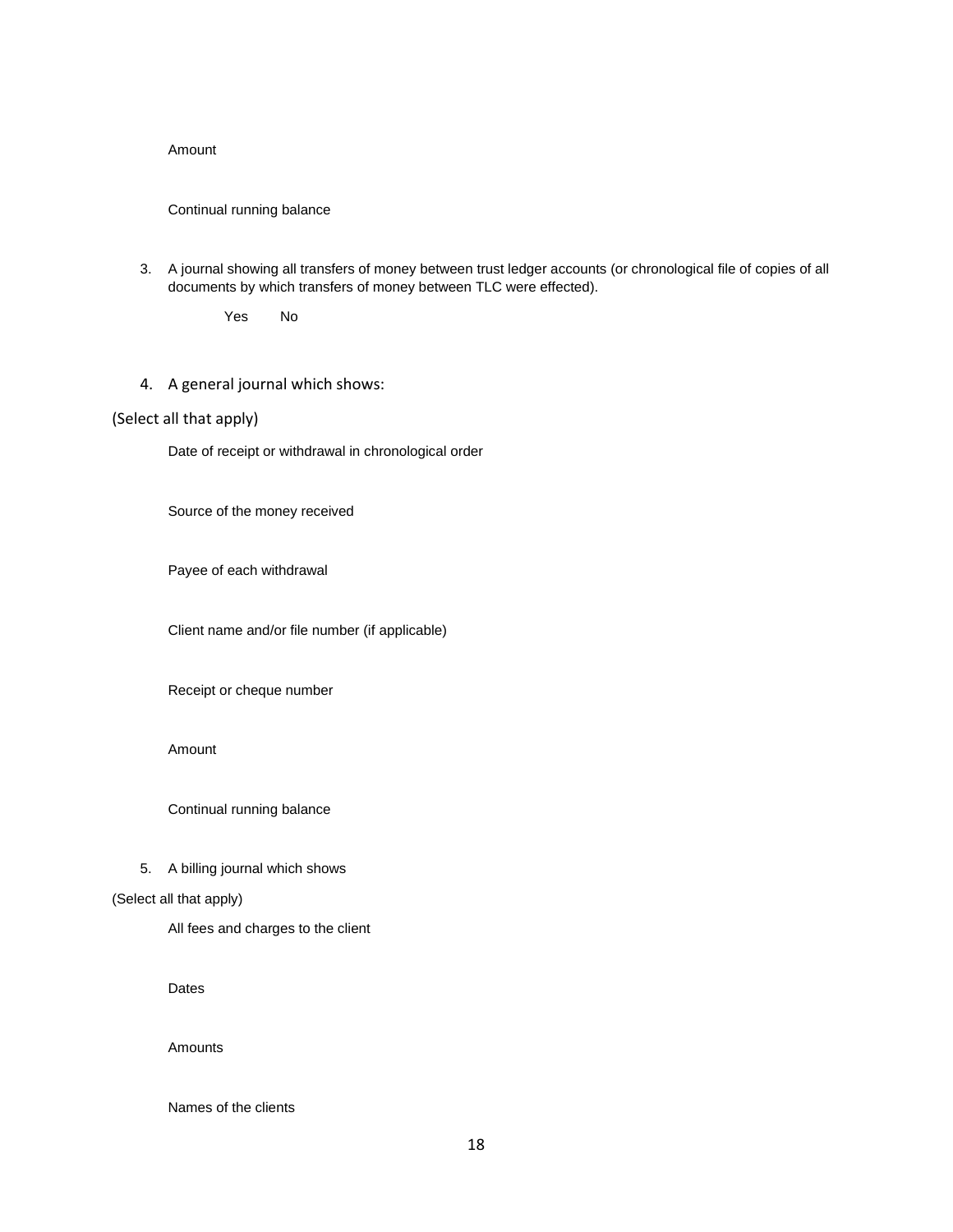6. A chronological accounts receivable sub ledger which shows for each client:

### (Select all that apply)

Statements of account rendered (date and amount)

Payments (date and amount)

Continual running balance

7. A separate duplicate receipt book that records only cash received by the law firm showing:

### (Select all that apply)

Date cash received

Person from whom the cash was received

Amount of cash received

Client for whom cash was received

#### File number

Signature of the law firm representative

Signature of the person from whom the cash was received

8. A cash payment journal that records when cash is returned to a person showing: (Select all that apply) Date cash paid

Amount of cash paid

Client for whom cash was paid

### File number

Name and signature to whom the cash was paid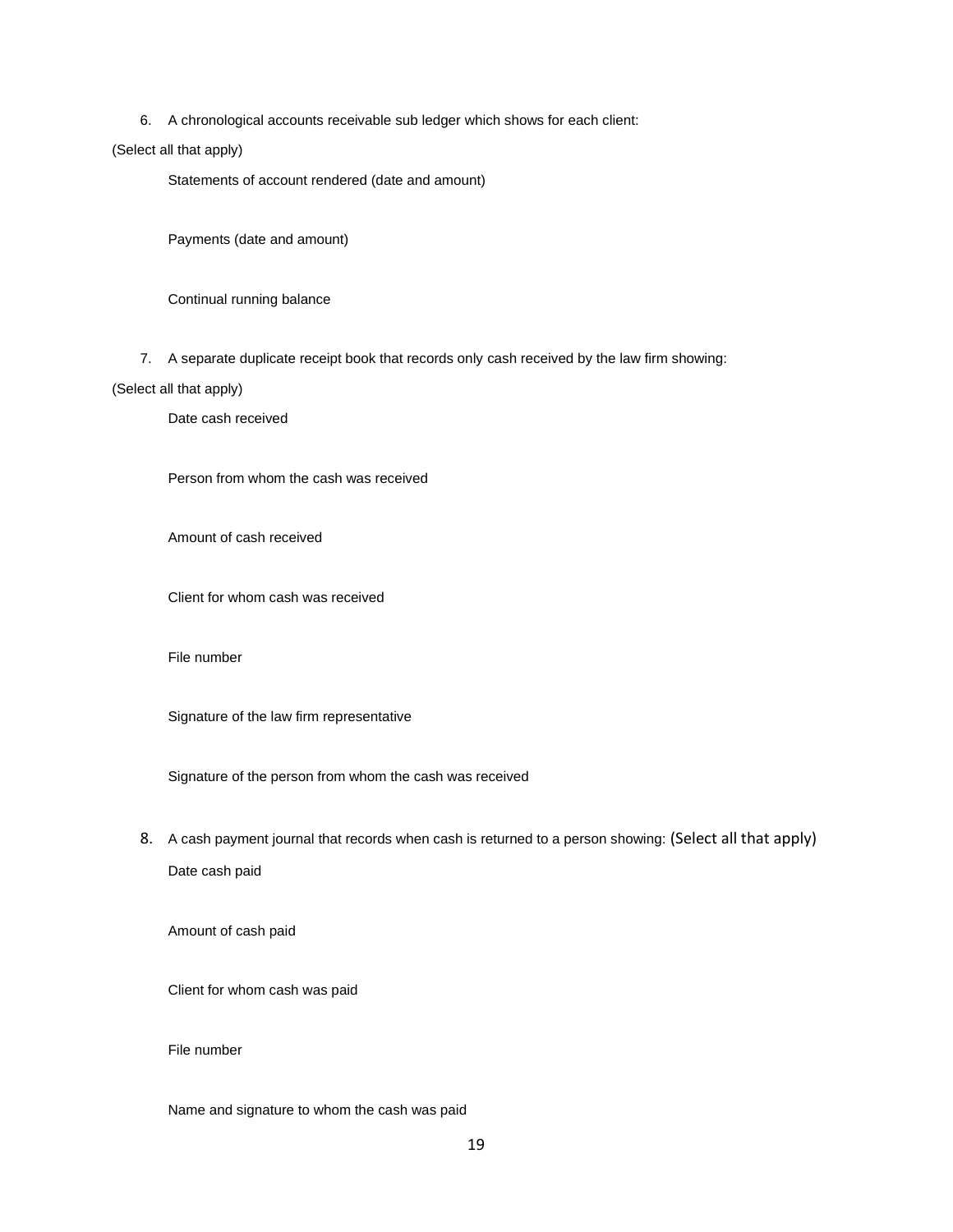9. General bank account has been reconciled by the end of the following month?

Yes No

10. The Law Firm has maintained the above books and records for the entire reporting period?

Yes No

Please explain any missing elements from Questions 1 through 8, and a No answer to questions 9 or 10.

 $\mathcal{L}_\mathcal{L} = \{ \mathcal{L}_\mathcal{L} = \{ \mathcal{L}_\mathcal{L} = \{ \mathcal{L}_\mathcal{L} = \{ \mathcal{L}_\mathcal{L} = \{ \mathcal{L}_\mathcal{L} = \{ \mathcal{L}_\mathcal{L} = \{ \mathcal{L}_\mathcal{L} = \{ \mathcal{L}_\mathcal{L} = \{ \mathcal{L}_\mathcal{L} = \{ \mathcal{L}_\mathcal{L} = \{ \mathcal{L}_\mathcal{L} = \{ \mathcal{L}_\mathcal{L} = \{ \mathcal{L}_\mathcal{L} = \{ \mathcal{L}_\mathcal{$  $\mathcal{L}_\mathcal{L} = \{ \mathcal{L}_\mathcal{L} = \{ \mathcal{L}_\mathcal{L} = \{ \mathcal{L}_\mathcal{L} = \{ \mathcal{L}_\mathcal{L} = \{ \mathcal{L}_\mathcal{L} = \{ \mathcal{L}_\mathcal{L} = \{ \mathcal{L}_\mathcal{L} = \{ \mathcal{L}_\mathcal{L} = \{ \mathcal{L}_\mathcal{L} = \{ \mathcal{L}_\mathcal{L} = \{ \mathcal{L}_\mathcal{L} = \{ \mathcal{L}_\mathcal{L} = \{ \mathcal{L}_\mathcal{L} = \{ \mathcal{L}_\mathcal{$  $\mathcal{L}_\mathcal{L} = \{ \mathcal{L}_\mathcal{L} = \{ \mathcal{L}_\mathcal{L} = \{ \mathcal{L}_\mathcal{L} = \{ \mathcal{L}_\mathcal{L} = \{ \mathcal{L}_\mathcal{L} = \{ \mathcal{L}_\mathcal{L} = \{ \mathcal{L}_\mathcal{L} = \{ \mathcal{L}_\mathcal{L} = \{ \mathcal{L}_\mathcal{L} = \{ \mathcal{L}_\mathcal{L} = \{ \mathcal{L}_\mathcal{L} = \{ \mathcal{L}_\mathcal{L} = \{ \mathcal{L}_\mathcal{L} = \{ \mathcal{L}_\mathcal{$  $\overline{\phantom{a}}$  ,  $\overline{\phantom{a}}$  ,  $\overline{\phantom{a}}$  ,  $\overline{\phantom{a}}$  ,  $\overline{\phantom{a}}$  ,  $\overline{\phantom{a}}$  ,  $\overline{\phantom{a}}$  ,  $\overline{\phantom{a}}$  ,  $\overline{\phantom{a}}$  ,  $\overline{\phantom{a}}$  ,  $\overline{\phantom{a}}$  ,  $\overline{\phantom{a}}$  ,  $\overline{\phantom{a}}$  ,  $\overline{\phantom{a}}$  ,  $\overline{\phantom{a}}$  ,  $\overline{\phantom{a}}$  $\mathcal{L}_\mathcal{L} = \{ \mathcal{L}_\mathcal{L} = \{ \mathcal{L}_\mathcal{L} = \{ \mathcal{L}_\mathcal{L} = \{ \mathcal{L}_\mathcal{L} = \{ \mathcal{L}_\mathcal{L} = \{ \mathcal{L}_\mathcal{L} = \{ \mathcal{L}_\mathcal{L} = \{ \mathcal{L}_\mathcal{L} = \{ \mathcal{L}_\mathcal{L} = \{ \mathcal{L}_\mathcal{L} = \{ \mathcal{L}_\mathcal{L} = \{ \mathcal{L}_\mathcal{L} = \{ \mathcal{L}_\mathcal{L} = \{ \mathcal{L}_\mathcal{$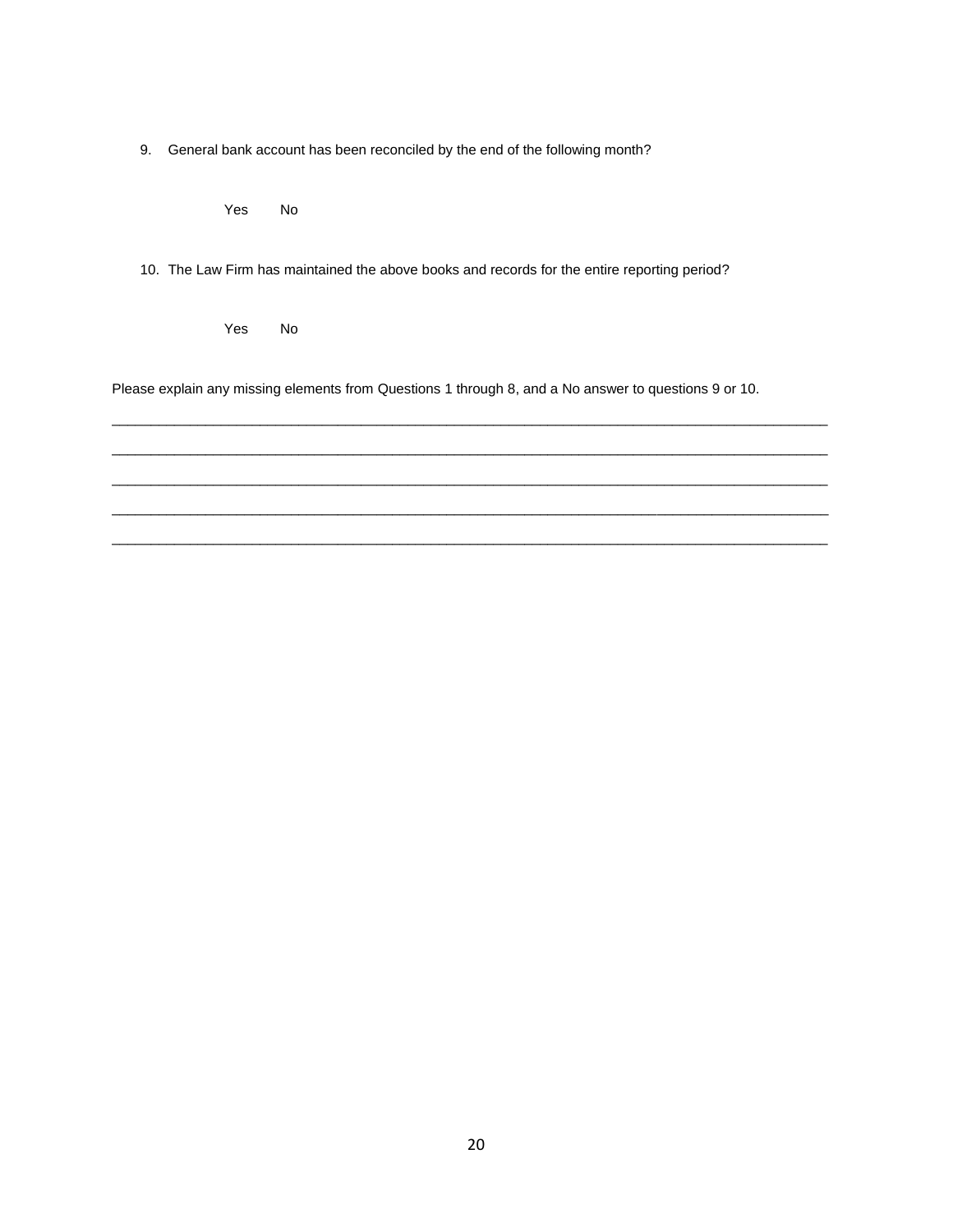# **SECTION L – ACCOUNTING FIRM INFORMATION**

We have forwarded a copy of this Accountant's Report to the Law Firm and have discussed the contents of this Report with the Law Firm.

Our Accounting Firm is registered as a Professional Accounting Firm with the Chartered Professional Accountants of

This report is prepared solely for submission to the Law Society of the Northwest Territories and is not to be referred to or distributed to any person other than in accordance with the *Legal Profession Act* and the Rules of the Law Society of the Northwest Territories.

Date \_\_\_\_\_\_\_\_\_\_\_\_\_\_

Name and Signature of Accounting Firm Partner responsible for Completing this Form.

\_\_\_\_\_\_\_\_\_\_\_\_\_\_\_\_\_\_\_\_\_\_\_\_\_\_\_\_\_\_\_\_\_\_\_\_\_\_\_\_\_\_\_\_\_\_\_\_\_\_\_\_\_\_\_\_\_

Name

\_\_\_\_\_\_\_\_\_\_\_\_\_\_\_\_\_\_\_\_\_\_\_\_\_\_\_\_\_\_\_\_\_\_\_\_\_\_\_\_\_\_\_\_\_\_\_

\_\_\_\_\_\_\_\_\_\_\_\_\_\_\_\_\_\_\_\_\_\_\_\_\_\_\_\_\_\_\_\_\_\_\_\_\_\_\_\_\_\_\_\_\_\_\_

Signature

| Accounting Firm Name                             |
|--------------------------------------------------|
| Mailing Address                                  |
| Street Address if different from mailing Address |

City \_\_\_\_\_\_\_\_\_\_\_\_\_\_\_\_\_\_\_\_\_\_\_\_\_\_\_\_\_\_\_\_\_\_\_\_\_\_\_\_\_\_\_\_\_\_\_\_\_\_\_\_\_\_\_\_\_\_\_\_\_\_\_\_\_\_\_\_\_\_\_\_\_\_\_\_\_\_\_\_\_\_\_\_\_\_\_\_\_

Territory or Province \_\_\_\_\_\_\_\_\_\_\_\_\_\_\_\_\_\_\_\_\_\_\_\_\_\_\_\_\_\_\_\_\_\_\_\_\_\_\_

Postal Code \_\_\_\_\_\_\_\_\_

Telephone number \_\_\_\_\_\_\_\_\_\_\_\_\_\_\_\_\_\_\_\_\_

E-mail address of Responsible Partner \_\_\_\_\_\_\_\_\_\_\_\_\_\_\_\_\_\_\_\_\_\_\_\_\_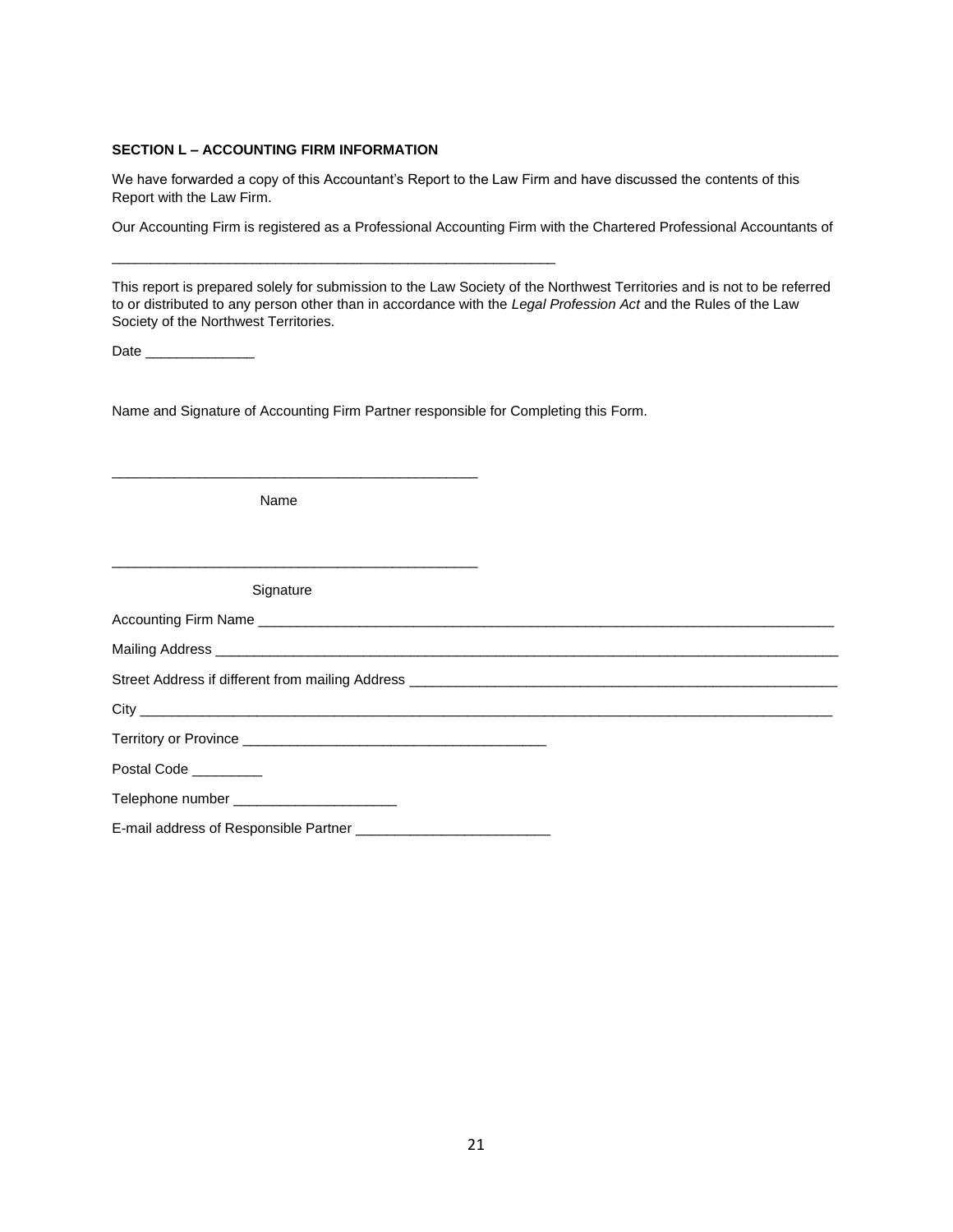## **ENGAGEMENT LETTER BETWEEN ACCOUNTANT AND LAW FIRM**

### **FOR ACCOUNTANT'S REPORT COMPLETION**

# ATTENTION:

This letter sets the terms of our engagement as accountants for the purpose of reporting under Rule 101 of the Rules of the Law Society of the Northwest Territories. In this letter all reference to "Rules" are to Rules of the Law Society of the Northwest Territories and all expressions used in this letter have the meanings given to them in the Rules.

The members of your Law Firm to be reported upon are listed in the attached schedule or letterhead or are as follows:

| the control of the control of the control of the control of the control of the control of |     |
|-------------------------------------------------------------------------------------------|-----|
|                                                                                           |     |
|                                                                                           | _ _ |
|                                                                                           |     |
|                                                                                           | _ _ |
|                                                                                           |     |
|                                                                                           |     |
|                                                                                           |     |
|                                                                                           |     |
|                                                                                           |     |

This engagement, for the period from to b and to to a contribution of the referred to as the referred to as the "Reporting Period") will be limited to the following procedures except where these procedures are extended as directed by your Law Firm in writing. Such additional procedures shall be attached to this letter and become an integral part of the engagement.

In completing the Accountant's Report, we will select a month ("Test Month") of our choice within the fiscal period and we will perform certain procedures on the Test Month.

#### **Procedures**

The procedures we will perform are as follows:

- 1. Obtain and read Part 6 of the Rules of the Law Society of the Northwest Territories.
- 2. Obtain a copy of your completed Trust Bank Account Report for the Reporting Period.
- 3. Check the information recorded in the Trust Bank Account portion of the Law Firm Self-Report.
- 4. Review your trust reconciliations for the test month.
- 5. Review your cash receipts recorded in the test month and/or the two preceding or subsequent months.
- 6. Review your trust transfers recorded in the test month and/or the two preceding or subsequent months.
- 7. Review your general deposits recorded in the test month.
- 8. Review your trust reconciliations for the test period.
- 9. Review your trust bank statements for the test period.

10. Determine if the books and records as required by the Rules comply with Law Society of the Northwest Territories requirements.

11. Forward a copy of our Accountant's Report to your Law Firm and we will discuss the contents of the Report with your Law Firm prior to forwarding it to the Law Society of the Northwest Territories.

The procedures that we will perform do not constitute an audit, therefore, we will not express an opinion on the accuracy or completeness of the financial records and financial information provided. Furthermore, our engagement cannot be relied upon to prevent or detect defalcations or disclose irregularities, which may have occurred during the Reporting Period. However, we will report on the results of applying the specific procedures.

In order that we may carry out this engagement, you will make available to us all prescribed financial records pertaining to your Law Firm's practice for the Reporting Period. Your Law Firm will also provide us with the following:

- 1. Your Law Firm Self-Report duly completed and signed for the Reporting Period.
- 2. Your Law Firm Trust Bank Account Report duly completed for the Reporting Period.
- 3. Access to a blank Accountant's Report for our completion.